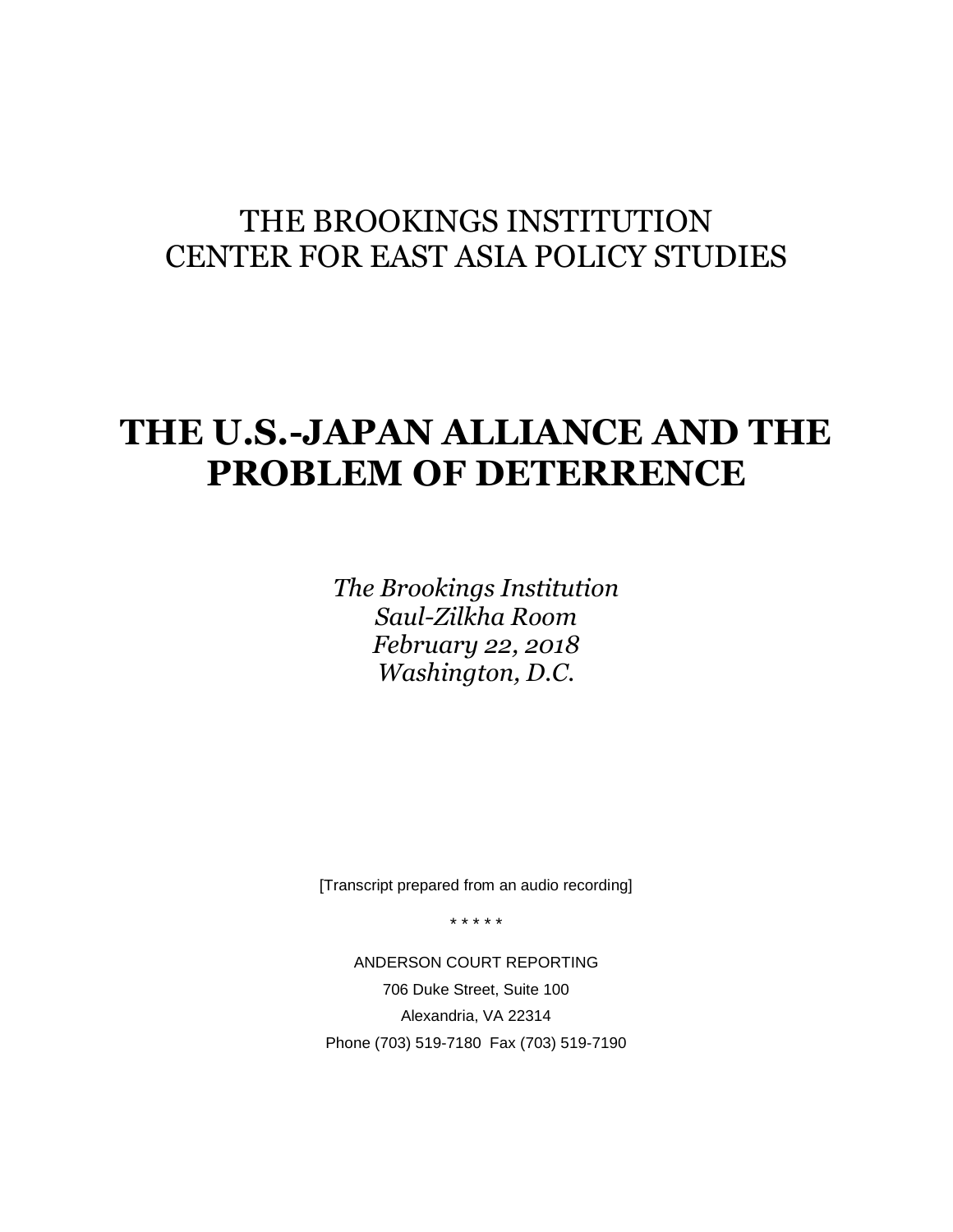# **Panelists:**

ROBERT EINHORN, Moderator Senior Fellow, Arms Control and Non-Proliferation Initiative The Brookings Institution

M. ELAINE BUNN Former Deputy Assistant Secretary for Nuclear and Missile Defense Policy U.S. Department of Defense

ERIC HEGINBOTHAM Principal Research Scientist, Center for International Studies Massachusetts Institute of Technology

NARUSHIGE MICHISHITA Professor National Graduate Institute for Policy Studies

LIEUTENANT GENERAL NOBORU YAMAGUCHI (Ret.) Professor International University of Japan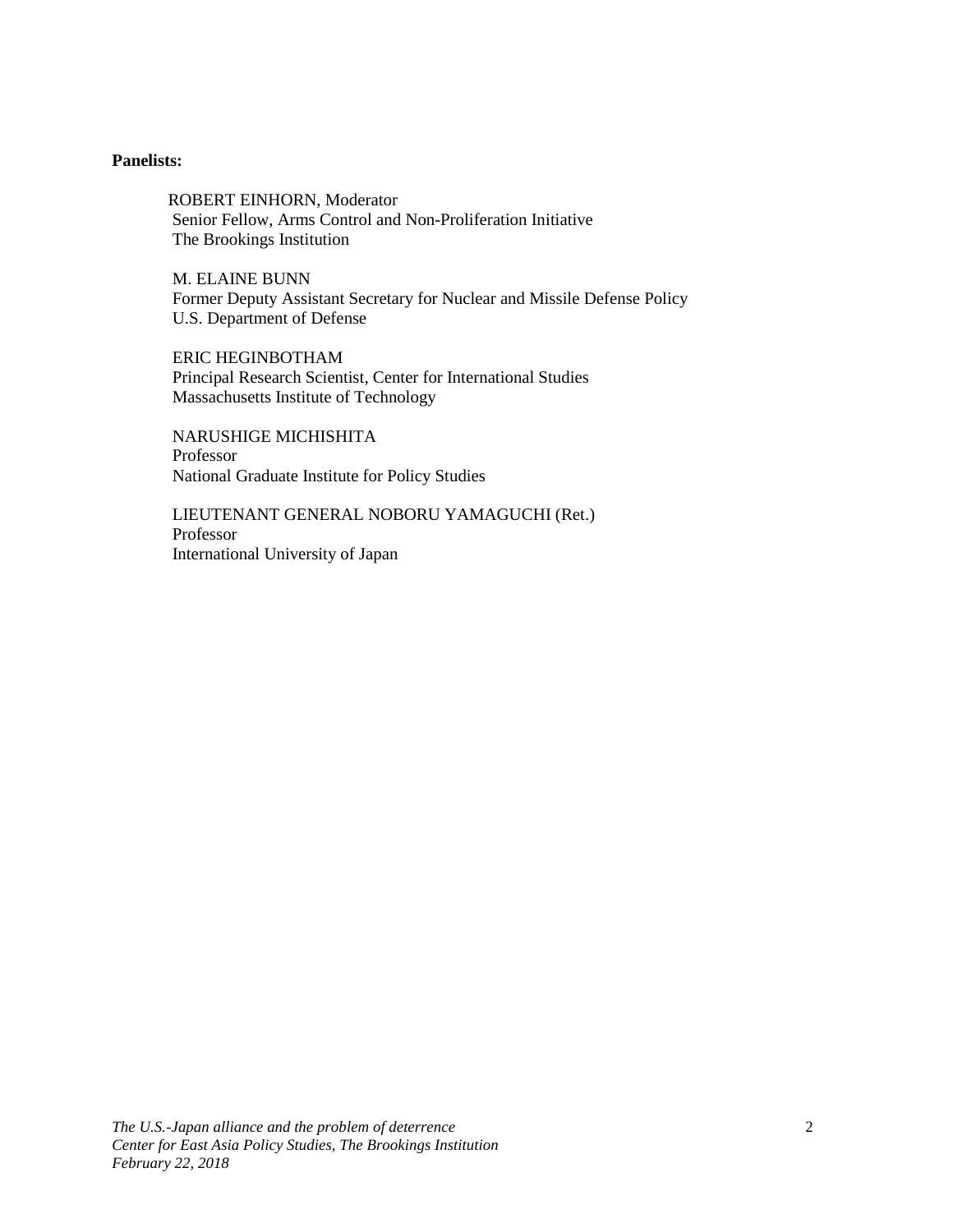### P R O C E E D I N G S

MR. EINHORN: Good morning. Welcome. Welcome to Brookings. Thank you very much for joining us. My name is Bob Einhorn of the Foreign Policy program at Brookings. This is a session on the U.S.-Japan alliance, and the problem of deterrence, especially extended deterrence.

Japan has traditionally relied heavily on the U.S.-Japan security alliance, and the U.S. extended deterrent for its security. In recent years, however, the Japan security environment has become much more challenging.

North Korea's nuclear armed missile pose a direct threat to the Japanese islands, and when the North Koreans acquire the capability to strike U.S. cities with nuclear weapons, and that may be relatively soon, U.S. allies may wonder whether the United States will still come to their defense in the event of North Korean aggression.

China is modernizing and increasing its nuclear arsenal, it's seeking to tilt the balance of conventional military power in its favor in the Western Pacific, and it's undermining -- it's seeking to undermine U.S. power projection capabilities in Northeast Asia and the Western Pacific, and it's acting much more assertively in East Asia in the last several years.

In recent years Japan and the U.S. have worked together very closely to strengthen their combined deterrence and defense capabilities. Prime Minister Abe has sought to strengthen Japan's Self-Defense Forces and relax some of the restrictions on the use of those forces. The U.S. has cooperated with Japan to enhance its missile defenses, and its conventional strike capabilities.

The recently released Trump administration 2018 Nuclear Posture Review stress the importance of extended deterrence, both in Europe as well as in Northeast Asia, both to deter potential adversaries as well as to reassure America's friends.

In addition to underlining the continuing role of the U.S. nuclear triad, and now a modernized, upgraded U.S. triad, and enhancing extended deterrence, the 2018 NPR proposed two supplemental nuclear capabilities that the Trump administration believes could strengthen deterrence in Northeast Asia; a low-yield, sea-launched ballistic missile, and a nuclear-armed sea-launched cruise missile.

The NPR made clear that a key goal of strengthening extended deterrence was to reduce incentives of our North East Asian allies, Japan and South Korea, to acquire their own indigenous nuclear weapons capabilities. And interestingly after the release of the Trump NPR, actually a day after the release, Japan expressed its strong support for the NPR. Foreign Minister Tarō Kōno came out with a very strong statement of endorsement of the NPR.

This morning, at this session, we will focus on what the United States and Japan are doing to cope with today's more challenging security environment, including their efforts to strengthen the effectiveness and the credibility of the U.S. extended deterrent.

And to help us understand these challenges, we are very fortunate, this morning, to have four experts, two Japanese, two Americans, with vast experience in alliance defense and deterrence issues.

The session will be on the record, it's a public event, it will be on the record. I understand there are some journalists here, and that's great for all the publicity you can give to this event. You have the bios of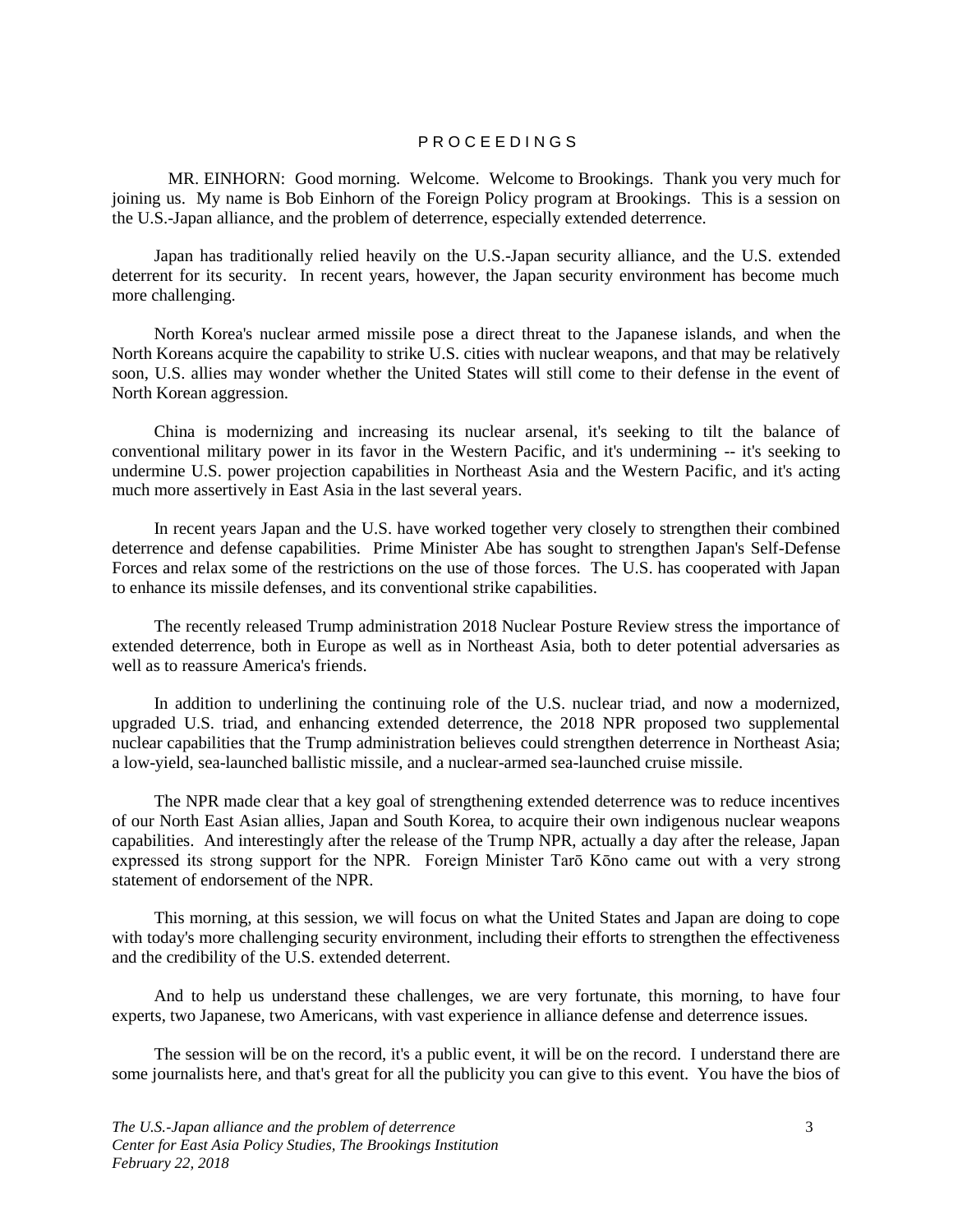our four speakers in the handout you got at the entryway, so I won't go into great length.

But we are fortunate to have Professor Narushige Michishita from the National Graduate Institute for Policy Studies. We have Elaine Bunn, former deputy assistant secretary of defense for nuclear and missile defense policy; General Noboru Yamaguchi, who is a retired three-star former commanding general, ground research and development command of Japan's Ground Self-Defense Force; and Eric Heginbotham, principal research scientist, Center for International Studies at MIT.

We welcome you all. I will ask each of the panelists to come up to the podium and speak for around 10 minutes, and then I'll invite them up to the front here. I will, as moderator, ask a few questions, and then we'll open it up to our audience. So, with that, you have the floor.

DR. MICHISHITA: Thank you very much Mr. Einhorn, for the kind introduction. Thank you very much, everybody, for coming.

Today I'm going to say four things. One, is that North Korea's nuclear and missile development is making it difficult to defend South Korea, not Japan. Two, the United States and Japan are providing together the extended deterrence to South Korea against North Korea, and North Korea hates it. Three, China has started to play a great power game of neutralizing South Korea. And lastly, the United States, South Korea and Japan must start working more closely together on defense.

In November of last year North Korea fired its longest range intercontinental ballistic missile, ICBM, named Hwasong or Mars, like in planet Mars; North Koreans like planets, 15, in the lofty trajectory. If launched in a range-maximizing trajectory the missile would have flown some 8,000 miles. North Korea can now hit different targets with different missiles. Its Scud missiles can hit South Korea, not only can hit Japan, Hwasong 12 can hit Guam, Hwasong 14 can hit Hawaii and Alaska, Hwasong 15 can hit Los Angeles, New York and Washington, D.C. In September last year, North Korea conducted its sixth nuclear tests, which achieved the explosion yield of about 160 kilotons, a big jump from about 12 kilotons in the previous test. Some of observers argue that defending Japan is becoming difficult as a result. However, this is not really true. What is becoming more difficult is the defense of South Korea. Such a misunderstanding arises when one attempts to make sense of the issue without taking into account the regional political strategic context.

Today I will bring aerial studies by Ken and attempt to identify some of the important implications of North Korea's nuclear and missile development on the issue of deterrence.

Why does North Korea threaten South Korea instead of Japan? First, North Korea's archenemy is South Korea and not the United States or Japan. South Korea is the only country which has the ability and willingness to absorb North Korea and unify the Korean Peninsula.

North and South Korea have been competing to become the legitimate leader of a unified Korean nation since 1948. As you can see on the screen, North Korea attempted to achieve this goal by resorting to brute-force in 1950, and when it failed it attempted to destabilize South Korea with guerrilla attacks in the 1960s, and with terrorist attacks in the 1980s. If you are interested in the history please read my book entitled *North Korea's Military-Diplomatic Campaigns*.

By the early 1990s, however, it became clear that South Korea has prevailed in the inter-Korean competition. South Korea had become a democracy with a booming economy while North Korea had become a state sponsor of terrorism — this the comparison of North and South — with its economy in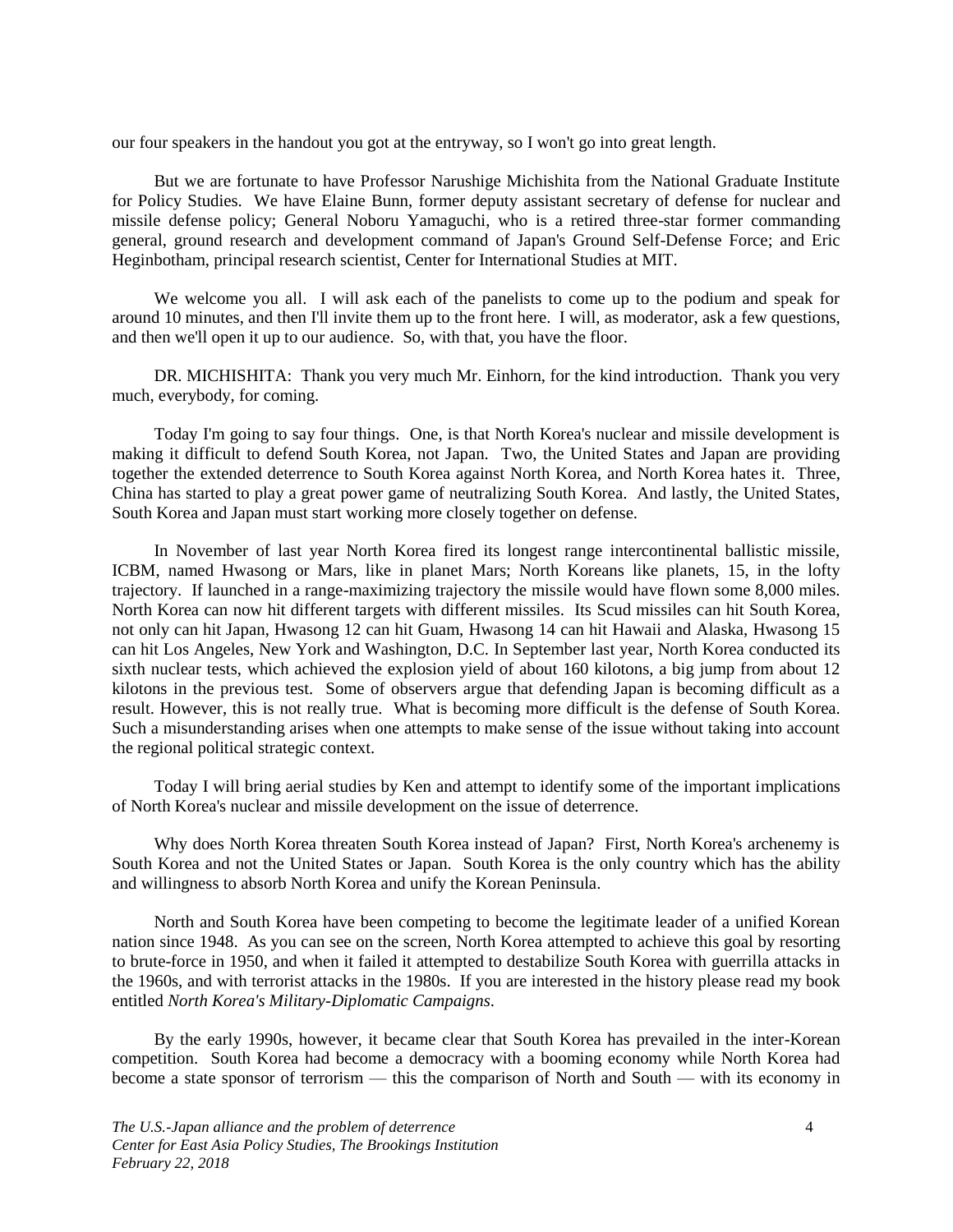shambles.

The Cold War had ended and the Soviet-led Communist Bloc had collapsed. As a practical matter, South Korea had beaten North Korea by technical knockout. Unfortunately, the North Korean leaders, instead of accepting South Korea's victory, decided to carry on fighting outside the ring.

Today the only competitive edge that North Korea has over South Korea is nuclear weapons and missile capabilities. The only way for North Korea to keep competing with South Korea, therefore, is by making the best use of these capabilities.

The fundamental goal that the North Korean leaders have is to prevent South Korea from absorbing their country, keep South Korea on the defensive and undermine South Korea's position whenever possible.

Second, North Korea has acquired capabilities to attack the United States and Japan only because these two countries are committed to the defense of South Korea. The U.S. is South Korea's ally, treaty ally, and maintains more than 20,000 troops on the Korean Peninsula. The U.S. and South Korea have developed a war plan, new war plan called OPLAN 5015, which includes preemptive, deep-strike option.

Japan is making significant contributions to the defense of South Korea, at least in two ways: by being prepared to offer operating bases for the U.S. forces in Korean contingencies, and by making it possible for the Japanese armed forces, the Self-Defense Force, to support the U.S. military operations for the defense of South Korea.

If there is a war on the Korean Peninsula the U.S. would use many operating bases in Japan, there are many, Japan has spent about \$18 billion on missile defense systems which we bought from the U.S., so please tell President Trump, which protects not only Japanese citizens but also U.S. military personnel and bases.

Japanese ground Self-Defense Force is trained to protect U.S. bases against enemy special operation forces. Japan is also prepared to provide support to the U.S. forces fighting for South Korea.

In 1997 the United States and Japan agreed that Japan Self-Defense Force would provide noncombat support to the U.S. forces in the situations in areas surrounding Japan or SIASJ, S-I-A-S-J, which, in all practical purposes were accorded term for Korean contingencies. In 2014 the Japanese Government reinterpreted the Constitution making it possible for Japan to start exercising the right of collective selfdefense.

Based on this change that new security legislation was enacted in the Japanese diet in 2015 enabling the Japanese Defense Force to, at least legally, provide combat support to the U.S. forces fighting for South Korea.

It could now shoot down North Korea's ballistic missiles aimed at Guam or Hawaii, conduct antisubmarine warfare to protect U.S. Naval Forces, and sweep mines in the waters near a North Korean coast, in preparation for U.S. amphibious landing operations.

North Korea is not interested in attacking the U.S. or Japan for the sake of attacking them. In fact, the leaders in Pyongyang have worked very hard since the end of the Cold War to normalize relations with the U.S. and Japan, though unsuccessfully.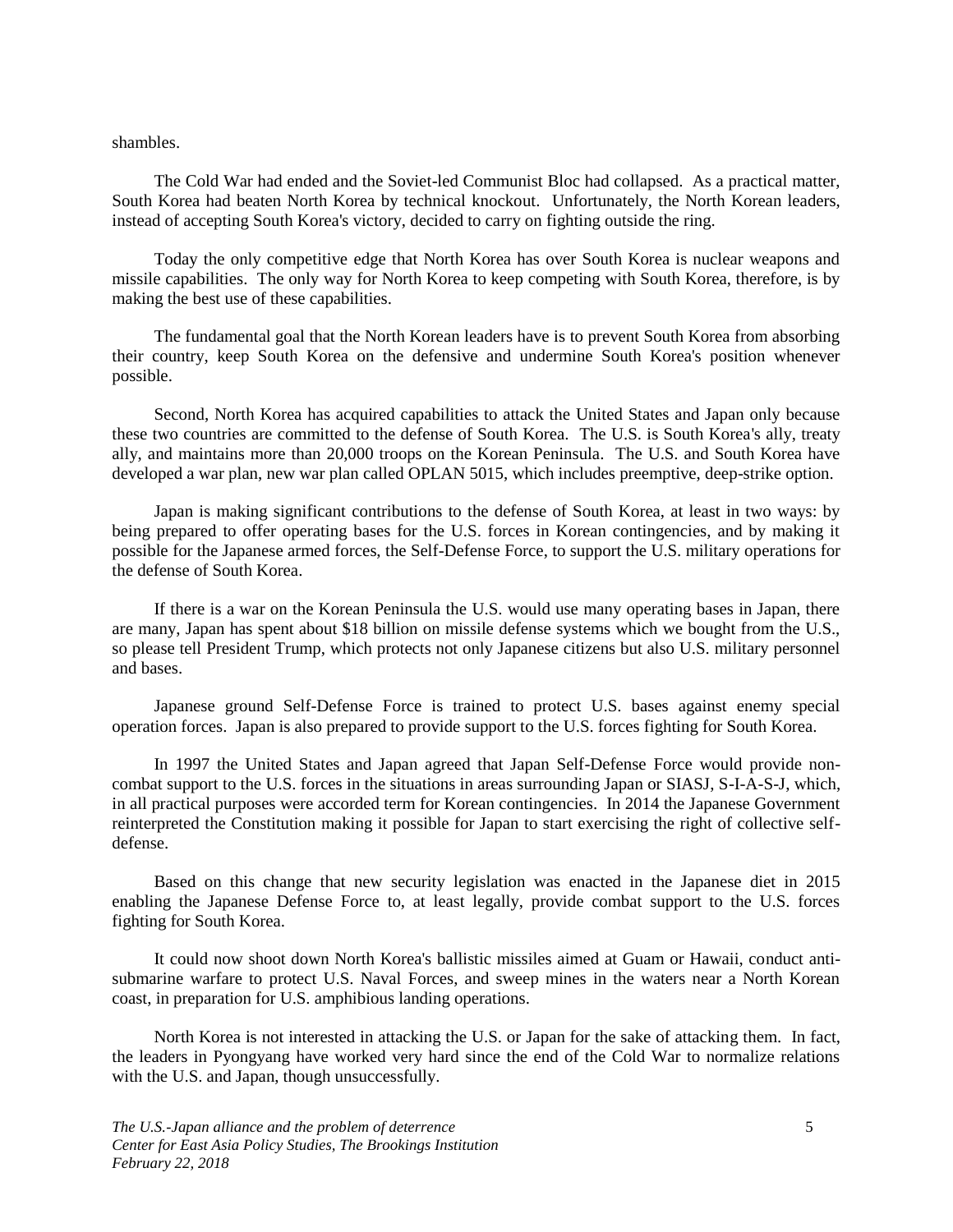North Korea's nuclear weapons and missiles exist to drive a wedge between South Korea on the one hand, and the United States and Japan on the other, in order to make life difficult for South Korea.

Third, and finally, China's apparent decision to start playing a great power -- geopolitical game on the Korean Peninsula has made it difficult for South Korea, the U.S. and Japan to work more closely together on defense.

South Korea's economy is heavily dependent on its trade relationship with China. About 12 percent of South Korea's national revenue comes from its export to China. China is taking advantage of this by the linking economic issues with security issues. Faced with massive pressure from China South Korea has tacitly pledged to China that it would not allow the U.S. to deploy additional missile defense assets in South Korea, that it would not allow -- sorry -- it would not become part of the U.S.-led missile defense system, and that it would not allow the U.S.-ROK Japan Security Cooperation to drop into a tripartite alliance.

Although it is not realistic to turn the U.S.-ROK Japan Security Cooperation into a tripartite alliance mechanism anyway, China is definitely making it difficult for South Korea to work more closely with the United States and Japan. China does not have to help South Korea, but it must stop preventing South Korea from defending itself.

North Korea's growing nuclear and missile capabilities are slowly undermining the credibility of extended deterrence that the U.S.-Japan alliance generates for South Korea. With the longer-range ballistic missiles armed with nuclear weapons, North Korea can now intimidate the U.S. and Japan by saying, "if you help South Korea we would attack you with nuclear weapons." Or, by asking the question such as: "would you be willing to sacrifice Washington, New York and Tokyo for Seoul?"

With North Korea's WMD programs rapidly making progress, the credibility of deterrence against North Korea's aggression would wane unless the U.S., South Korea and Japan start working more closely together.

Let me talk about future scenarios now. Despite these difficulties the credibility of deterrence against North Korea's major armed attacks against South Korea remains high. If North Korea undertakes an all-out attack, the U.S. and South Korea would invoke their war plan which would involve aggressive counteroffensive actions, even North Korea would not be able to come out with impunity in such a scenario.

What worries me most in the short run, is North Korea's limited military strikes against South Korea. With a nuclear North Korea armed with ICBM, security experts believe that stability-instability paradox is emerging on the Korean Peninsula.

If North Korea has the capacity to attack Guam, Hawaii and the U.S. mainland with nuclear weapons, that would create a situation of mutual deterrence, and increase stability at the strategic level. This is a good news because there will be a much lower likelihood of full-scale war. A situation like that, however, makes it easier for North Korea to engage in limited military action on the expectation that there is no chance of it escalating into a major war.

For example, North Korea fires 10 long-range artillery shells into the vicinity of Seoul, the South Korean military would retaliate by firing 30 shelves back into North Korea. However, with the threat of nuclear attack hanging in the air, Washington and Tokyo might ask Seoul not to further escalate the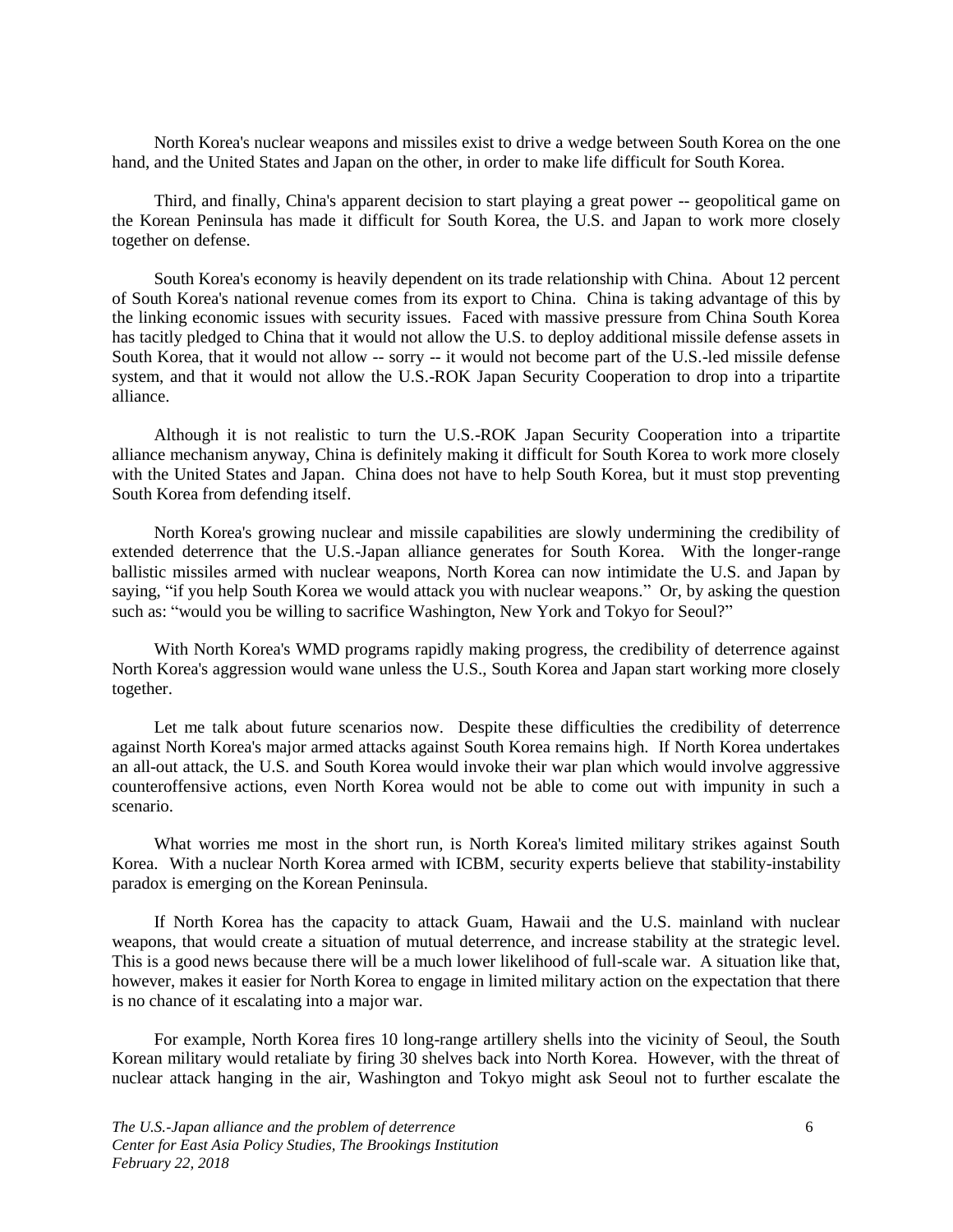situation, resulting in a ceasefire.

Tightly integrated in a global market, South Korea's country risk premium would shoot up as a result, possibly causing a capital flight. As an isolated state on the other side -- the other hand, North Korea would be largely unaffected. This would put South Korea in a very difficult position.

Finally, there is another possible scenario, which I am concerned about in the long run, which is neutralization of South Korea. If North Korea succeeds in convincing the South Koreans that its nuclear and missile capabilities have undermined the credibility of extended deterrence that the U.S. and Japan provide, the only option left to South Korea might be to turn to China.

If South Korea is neutralized and starts leaning toward China, that would be a strategic nightmare for the U.S., Japan, and of course, South Korea itself.

Being the 10th largest spender on defense and the 11th largest economy in the world as of 2016, South Korea carries a significant strategic weight. If South Korea leans to a China regional balance of power would shift to the disadvantage of the U.S. and Japan.

South Korea would also suffer even with the U.S. and Japan's backing, South Korea has proved to be extremely vulnerable to China's pressure. If the credibility of the U.S.-ROK Alliance and the security commitments of the U.S.-Japan Alliance to South Korea are undermined, South Korea would not be able to resist China's pressure.

To me, this is the most important reason why the United States and Japan must remain committed to the security of South Korea. In order to maintain credible deterrence against North Korea's aggression and to fend off China's pressure to neutralize South Korea, the U.S., South Korea and Japan must work more closely together on missile defense, information sharing, contingency planning and other issues going forward. Thank you very much. (Applause)

MS. BUNN: Good morning. And I want to say thanks to Bob Einhorn, to Brookings, and especially to Maeve Whelan-Wuest for inviting me to participate in what I think is a very important discussion on an important topic.

We have on our panel two Japanese security experts, and I do very much appreciate the fact that Michi put the topic into the broader regional context. And we have an American regional expert, so my perspective today will not be as a regional expert, but as someone who has worked deterrence and extended deterrence issues for most of my career.

My perceptions are based on my time in government dealing with the Japanese, particularly on nuclear issues. From my first visits to Japan discussing the Intermediate-Range Nuclear Force Treaty Negotiations in 1982, to the last four years of the Obama administration when I served as Deputy Assistant Secretary of Defense for Nuclear and Missile Defense Policy, and in that role co-chaired many meetings with allies consulting on deterrence issues, and including the extended deterrence dialogues with Japan.

I think the essence of all Alliance deterrence discussions can be boiled down to dialogues addressing: who are we worried about? What are we worried about their doing? And together, what can we do about it? How do we deter it? What is it that you will do, what will we do, what will we do together?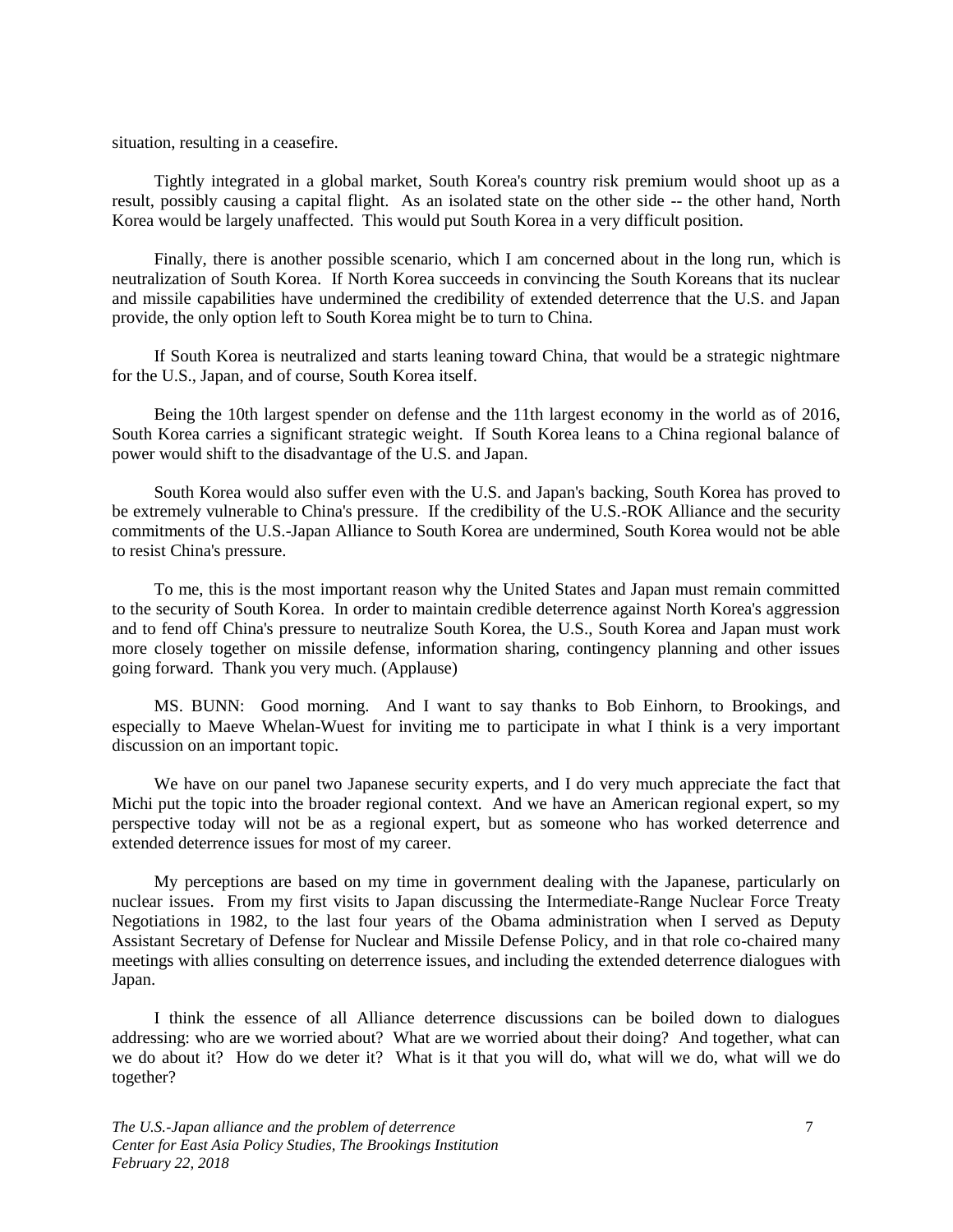Only a part of that is extended deterrence, that is what we do for somebody else, and only a smaller part still of that is about extended nuclear deterrence, small part but a very important part. On the "who are we worried about," my perception of Japan's perception of the threat is that North Korea is an immediate nuclear threat to Japan, not surprising, as Michi just mentioned, North Korea's sixth nuclear test, missile tests by the dozens over the last several years.

And a North Korean rhetoric threatening Japan, particularly, if they get involved in something on the Korean Peninsula, or even support U.S. forces which are based in Japan.

Running neck-and-neck with North Korea is China, with its more assertive actions particularly in the South China Sea, which then Japan is concerned about what they might do in the East China Sea, and the Senkaku. With China-Japan seems to focus more on gray areas, stability and stability paradox, with China the nuclear threat is more recessed but still important. And Russia seems to be a distant third in Japan's threat perceptions.

If I'm wrong about that I would ask my Japanese colleagues to correct me.

With regard to consultations, with Japan we began official dialogue specifically on deterrence. Of course we'd had alliance discussions on many issues over many years but the discussion specifically on deterrence began only in 2010, and Japan I think was more than ready for them. That's no surprise for an ally who lives in a dangerous neighborhood, and wants to know more and more about how the U.S. thinks about deterrence, about planning, about how the U.S. might respond in various scenarios, both low end and high end to threats to that ally.

I have seen a marked increase in the desire on the part of Japanese officials to be involved in discussions on deterrence. Even 10 to 15 years ago I would say, it was difficult to find more than a handful of officials in Tokyo who were comfortable discussing nuclear deterrence issues, nuclear disarmament issues, yes, but nuclear deterrence issues there was a reticence about it.

Now, I would say Japanese are among the most sophisticated and nuanced of all allies on nuclear deterrence theory and doctrine and policy. Since the 2010 NPR, there have been dozens of multi-day, indepth discussions with the Japanese, at least at least a couple of times a year, rotating between the U.S. and Japan, including many what-if scenario-based discussions, or tabletop exercises, call them what you will.

As well as visits to facilities for intercontinental ballistic missiles, U.S. bomber bases, visits to Bangor where our Pacific submarines that carry ballistic missiles are based, with all of us going on those ballistic missile submarines, so that Japanese officials could see, feel and touch the ultimate guarantors of their security.

It's one thing to talk about everything in the U.S. arsenal is part of your extended nuclear deterrence, it's another thing to have it, see it concretely, you know the deep pedal tone, as Brody would put it. We've also in the dialogues visited other types of facilities, U.S. nuclear laboratories for instance, strategic command, U.S. missile defense sites.

And then we also visit defense sites in Japan that contribute to alliance conventional and missile defense capabilities, because of course deterrence is not just nuclear. In fact, in November -- the nuclear part though is particularly important because that is something that the U.S., uniquely, brings to the Alliance.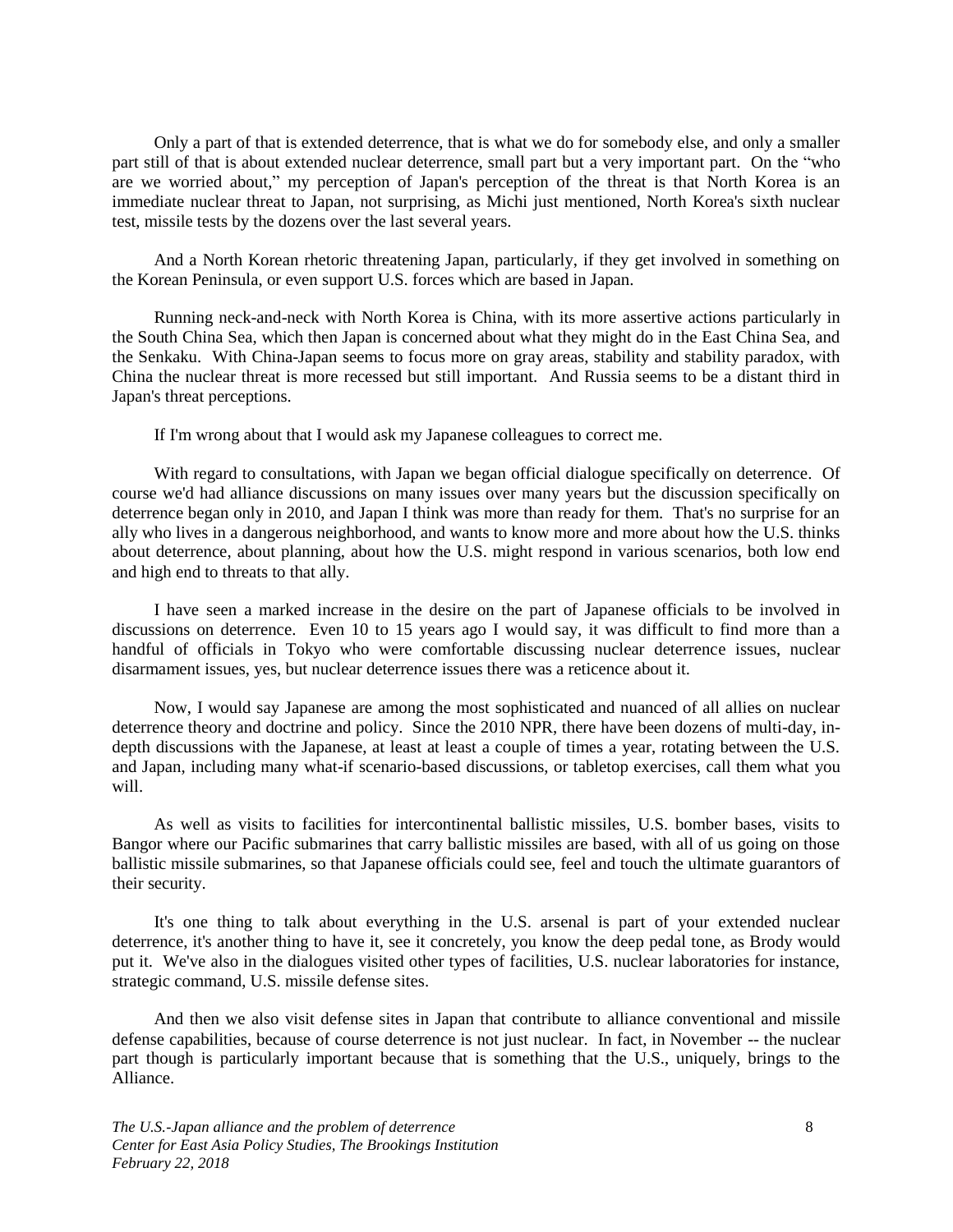In November of 2016, an SSBN pulled into Guam for the first time in a couple of decades with Japanese military and civilian officials going aboard that as well. And I would, add thanks for the regional context; the South Koreans also came aboard the next day as well, that strategic submarine in Guam.

Part of that was to make this force more visible in the region. Obviously, submarines are survivable because they don't -- you don't always know where they are, but sometimes I think it's worse particularly for insurance reasons, it's important for allies to know that they are always there.

The extended deterrence dialogues continue with Japan, and I understand there was a meeting this week that was in Japan. Of course there are pluses and minuses to this deeper discussion and understanding on an ally's part, of deterrence writ large, and extended nuclear deterrents specifically.

I think it's right that we can no longer say to allies in Northeast Asia, in essence, don't you worry your pretty little heads about it, we'll just take care of it. However, with sophistication, and nuance, and knowledge, really that deep understanding on deterrence issues, comes the realization that deterrence is never guaranteed. It's a goal, it's not a strategy, it's difficult to know in any given situation, with any given actor, exactly what will deter and what will, instead, spur the very actions that you're trying to deter.

And that the mix of tools for deterrence and the implementation of both day-to-day and crisis deterrence is just not cut and dried. It's not a formula. This is not a mechanical problem, a mathematical, there are human beings involved. So, that may or may not be assuring to Japan, but there's no going back. I mean, I think it's important for the U.S. and Japan to continue to exercise together, to plan, to discuss how to deter, and if necessary how to respond to adversary nuclear use, because sticking one's head in the ground about it, doesn't make it less likely, in fact it probably makes it more likely.

I want to talk for a minute about nuclear capabilities to back up extended nuclear deterrence. I guess my point here is that the precise composition of the U.S. arsenal will change over time, but the commitment remains.

I'd say to the Japanese, don't hang your hat on a specific capability; don't put too much emphasis on any one weapon or platform. At one time it seems the Japanese saw the sea-launch cruise missile as their deterrent. I guess because it could be in the region on attack subs, on ships, but without being on land, which of course would be problematic for Japan.

Then President Bush in 1991 ended the day-to-day routine deployment of the sea launch cruise missile, the SLCM, on ships and attack subs, but kept them for contingency deployment. Then another change 1994 Nuclear Posture Review, the U.S. decided to eliminate the capability for surface ships, but retained the capability to put them back on attack submarines in contingencies.

And as one of those tasked at the time with reassuring Japan about the changes in the 1994 Nuclear Posture Review I recall our making a big deal of the fact that we could put them back on attack subs, and a contingency, so they'll still be there.

Then the 2010 Nuclear Posture Review you came along and decided to eliminate that capability as well. And so then I found myself saying to the Japanese that everything in our nuclear arsenal was as part of your extended nuclear deterrence capabilities, which is true, but it does say: be careful how you assure your allies.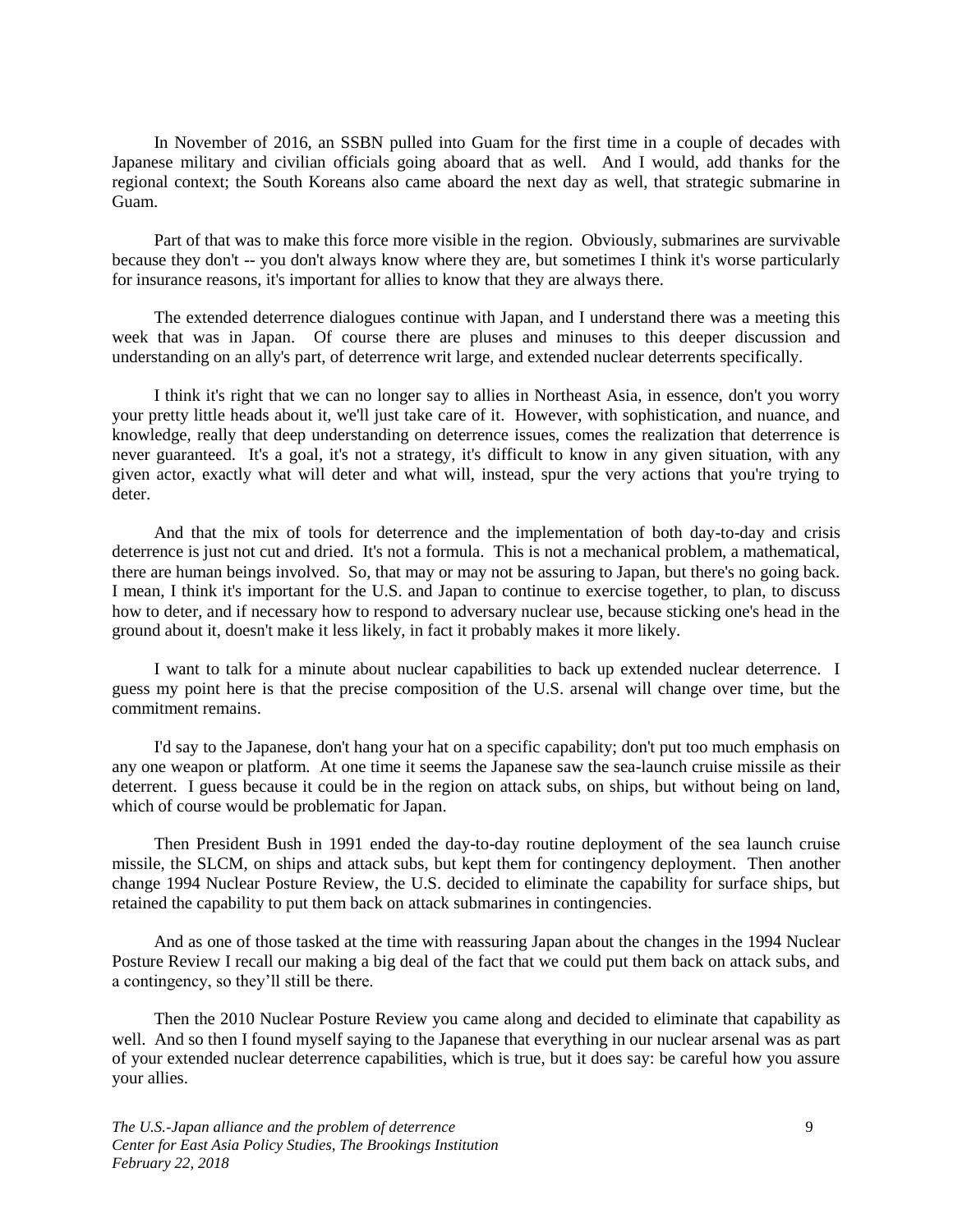Now, fast forward to the 2018 Nuclear Posture Review, as Bob said in his introduction, it is back, the SLCM is back, or at least a consideration of it with studies to follow on the best ways to develop and deploy it.

But we should not oversell that to the Japanese, it looks to be -- the bringing back the studies on the sea launch cruise missile, appear to be in the Nuclear Posture Review, primarily leveraged for trying to get Russia to come back into compliance with the Treaty on Intermediate-Range Nuclear Forces, which the U.S. found them to be in violation of in 2014.

So I guess, in conclusion, I would say in dealing with the situations that both Japan and the U.S. worry about, I think we just need to make sure that the Alliance has a mix of tools, some of those tools are diplomatic, economic, such as sanctions, as well as military capabilities, non-nuclear: air, land, maritime forces for strike and for defense, as well as U.S. nuclear weapons as that deep pedal tone and the ultimate insurance policy. And then continue to sustain the alliance structures and institutions, dialogues, exercises, et cetera.

There are many other topics that we can -- that I could talk about, but we can talk about in Q&A, but I am so eager to hear what Noboru Yamaguchi has to say, that I think I'll sit down now. (Applause)

LIEUTENANT GENERAL YAMAGUCHI: Good morning. My name is Noboru Yamaguchi. I'm really glad to be here to talk about extremely timely issues. And also I'd like to thank Dr. Bob Einhorn, and Brookings, and as well as Richard Bush who invited me to this occasion.

And I'd like to, not to answer questions, but rather, I'll throw a couple of questions, like throwing stones to the pond, into the pond and to stimulate the discussion.

First of all, I am wondering what are we discussing, and whom do we want to deter, from doing what, by what kind of means? This is exactly what Elaine, at the beginning of her remarks said, it's a sort of a complicated issue. If you look at Northeast Asia, we have Russia, we have China, we have North Korea, and we have terrorist groups in Southeast Asia.

So, whom are we deterring from doing what? It's one of the biggest questions at least, meaning to start thinking of. And besides, one of the things -- no, deterring is not a good word, but we would like to deter China from going bankruptcy, that is a big difference between the Soviet case. You know, we didn't care about Soviet bankruptcy at all, but if we look at China, if China sneezes, some of the other countries may catch a cold, such kind of complex.

A friend of mine used to call China as a frenemy, and how we deter China, from what? That is one of the good questions. If we look at conventional military activities, this is exactly what the Russians and Chinese Air Forces are doing.

And last year, now the historical record was established by JASDF, launching more than 1,000 scrambled missions to deal with Chinese and Russian aircraft, out of which 851 times were for Chinese aircraft.

The red lines are Chinese aircraft, the orange lines are Russians. Even though the frequency of Russian aircraft is lower than Chinese, the ocean aircraft flight pattern is much more aggressive to Japan. But believe me, they behave, Russian aircraft -- Russian Air Force pilots do behave.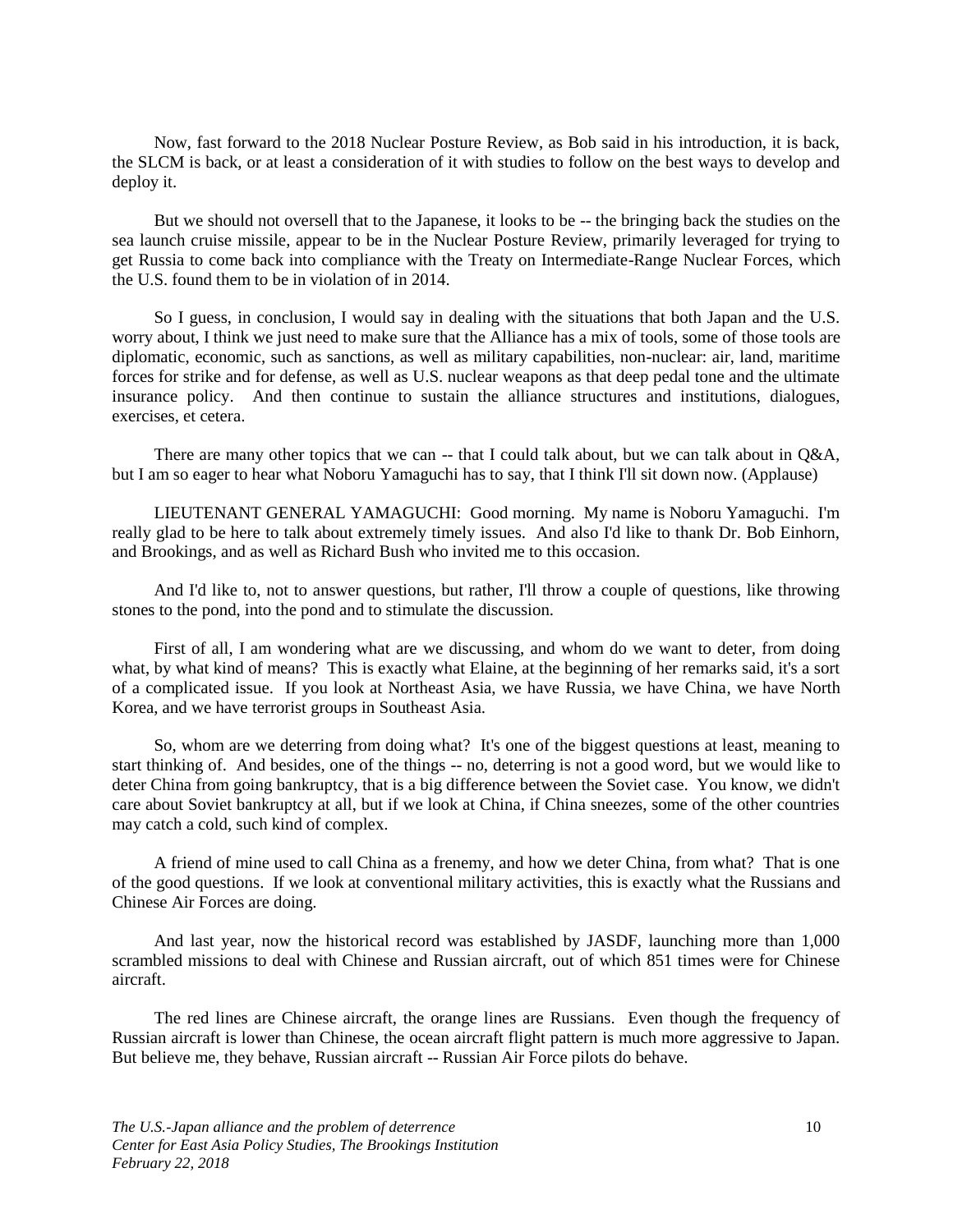So, my colleague, a fighter pilot are going on a scrambled mission do not have any -- too much fear about Russian aircraft, they do behave.

In the meantime, according to friends of mine in JASDF, Chinese fighter pilots are less educated. So, they feel, my friends flying F-15s in East China Sea fear more from Chinese aircraft. We have to establish some more -- something, some rule between Air Forces. So, in that case we want to deter China, and Chinese the Air Force from going too wild.

And as to North Korea of course, missile programs and nuclear programs are a serious concern for Japan, and our goal is obvious. Our goal according to U.N. Resolution 1718, North Korea must abandon its nuclear and missile programs in a complete, verifiable and irreversible manner. This is our goal in common, unanimously supported by all the country of member states of the United Nations in 2006.

To me, in order to achieve this goal everything should be utilized, including military options, but I'm not excluding dialogue as well. Measures to achieve the goal must include all carrots and sticks, dialogues, incentive, sanctions, military options to include flexible deterrent options, and other military operations. Everything should be should be utilized for achieving this purpose.

Although a couple of issues that we -- I have in mind when I think about deterrence for the future, particularly extended deterrence by the United States, well, deterrence provided by U.S.-Japan or U.S.- Korea Alliance. But I want to a little bit -- go a little bit further than that. Elaine, knows quite well, that I have been saying the same thing, we need to have a broader definition of deterrence, or prevention of use of nuclear weapons, prevention of war.

We used to focus on the center. This is from left peace-time shaping effort, and deterring effort before the war, and if war begins we need to respond; and from the top, nuclear offensive and conventional nuclear forces, secondary conventional offensive force, and defensive force, and other measures, non-military measures.

If we look at the deterrence in the past, particularly against, one against the Soviet Union, almost totally dependent on offensive nuclear capability to scare Soviet Union not to do something stupid against us, but now we are a having different kind of possible adversaries, and a different kind of security or strategic environment.

So, not only nuclear offensive -- offensive forces, conventional offensive and conventional defensive military forces should be utilized for a wider definition of deterrence, as well as confidencebuilding measures, engagement or sanction policies, and international legal framework, like MPT, MTCR, CWC, and so on.

So, all the issues, all that means that should be utilized for future deterrence, and if we look at the extended deterrence by the U.S.-Japan Alliance, Japan can play some role and, you know, we are concerned about Chinese anti-access/area denial capabilities.

But if Japan has a modest but robust capability to protect the Islands chain, you know, archipelagic defense, that then Japan's own defense capability will provide Japan's own anti-access/area denial capabilities. And that may help the U.S. forces when they deploy to this area. Or, that may help us to prevent some adversaries to do something violent against us.

So, even Japanese defense capability can contribute to our efforts to make that extended deterrence,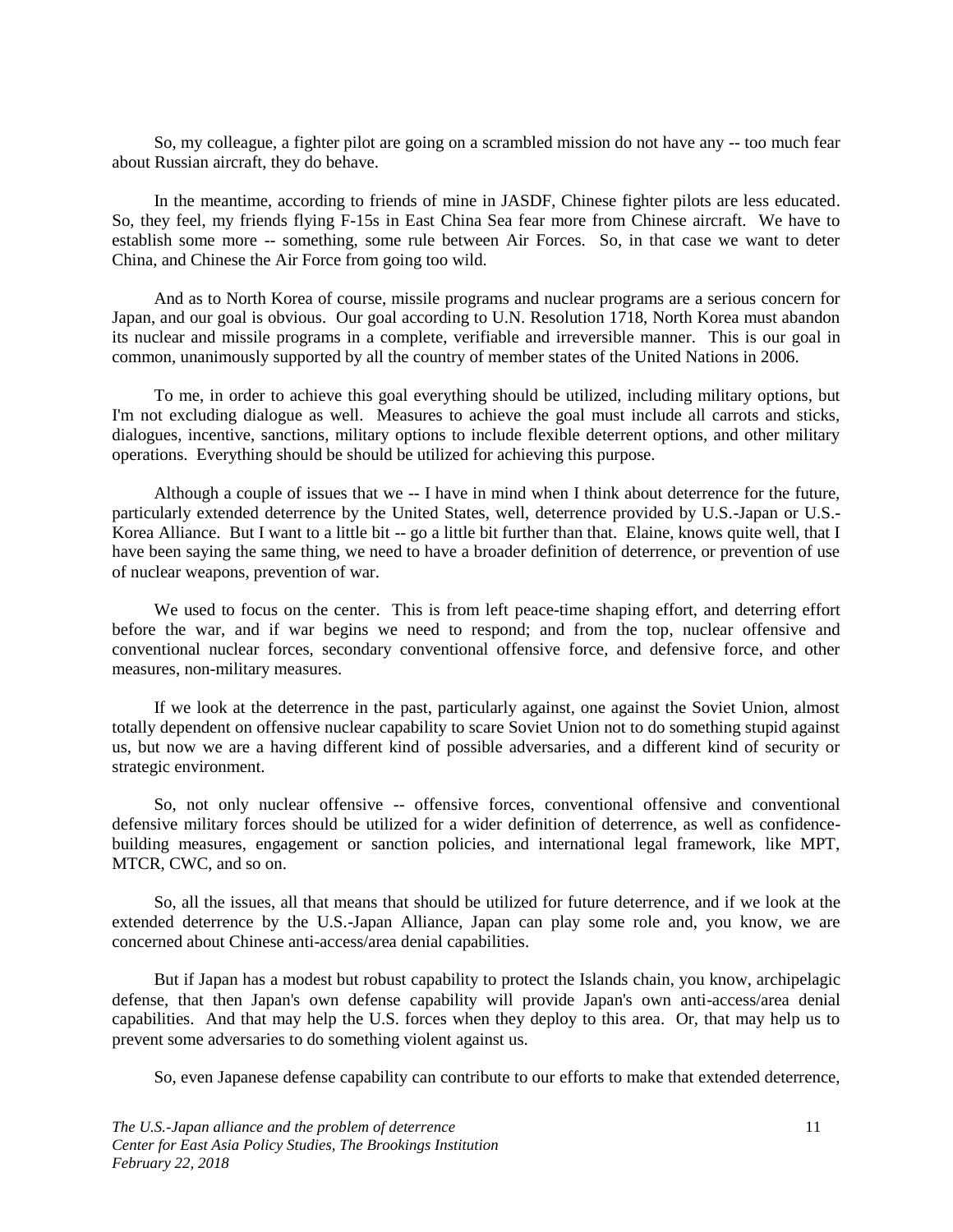and when we think about conventional offensive capabilities, the U.S. demonstrated last year, both in April, early April, the U.S. launched 60 Tomahawks against Syrian Air Force, out of which 59 hit exactly -- exact targets at the same time.

And a couple of days later, the U.S. tested what we call a MOAB, a Massive Ordnance Air Blast in Afghanistan. I felt like those two events, and what Kim Jong-un should learn very much.

And finally, I'd like to touch upon a couple of -- a couple of issues and problems, particularly regarding North Korea, or the Korean Peninsula. We would like to see non-nuclear Peninsula; now of course that we have to illuminate nuclear program of North Korea, and we don't want to, say, want war on the peninsula, and we don't want to see chaotic situation in Korean Peninsula, particularly in North Korea.

But nowadays I feel like there's also -- those three issues may have somehow different priorities, even Chinese. Chinese and Japanese of course, and Americans are leaning towards, to put more emphasis on non-nuclear part.

And the bad news: more advanced nuclear and missile programs by North Korea, and North Korea's political and economic stability is questioned, and lack of trust among relevant parties. For instance, Japan and Korea are not necessarily the most trusted partners.

And good news, there are a couple good news. The closest threat perception on DPRK, and now because of longer range of ICBMs the American threat perception about North Korean nuclear programs and Japanese perception about nuclear programs are getting closer.

And U.S. seriousness is shown by the administration, and China's attitude, obviously changed to add harder on North Korea. And one of the best news of all is conventional military capability of ROK and the United States, much better, much more advanced than those of early 1990s, when we had the first-ever North Korea nuclear crisis.

And fortunately, Japan, perhaps China has both, two major countries who have self-confident leaders, I hope U.S. has the same thing, and I think Mr. Trump is self-confident. Thank you very much. (Applause)

DR. HEGINBOTHAM: Good morning. And thanks to Richard, Bob and Brookings for having us all out. Those were terrific insightful talks, and I'm feeling especially challenged since our Japanese participants were more eloquent and better speakers in English than I will be.

I faced a bit of a dilemma in preparing for this, and that the strategic ground was covered, and the American side was also covered in ways that I could not pursue. So, just to confuse you I will give an overview of Japan's public discussion on extended deterrence, or really more accurately, what I, as an outsider, find striking about that discussion in Japan.

The discussion is evolving very quickly, but I do want to review the bidding and just remind ourselves, go back for a moment and consider the broader landscape in Japan. There are as many positions in Japan on extended nuclear deterrents, as there are in the U.S. on most security issues, one could break Japanese thinking into three broad camps or categories.The first would be pacifist or antinuclear positions, that want Tokyo to disavow extended nuclear deterrence, legalize the three non-nuclear principles, and throw Tokyo's weight behind global zero, or global disarmament.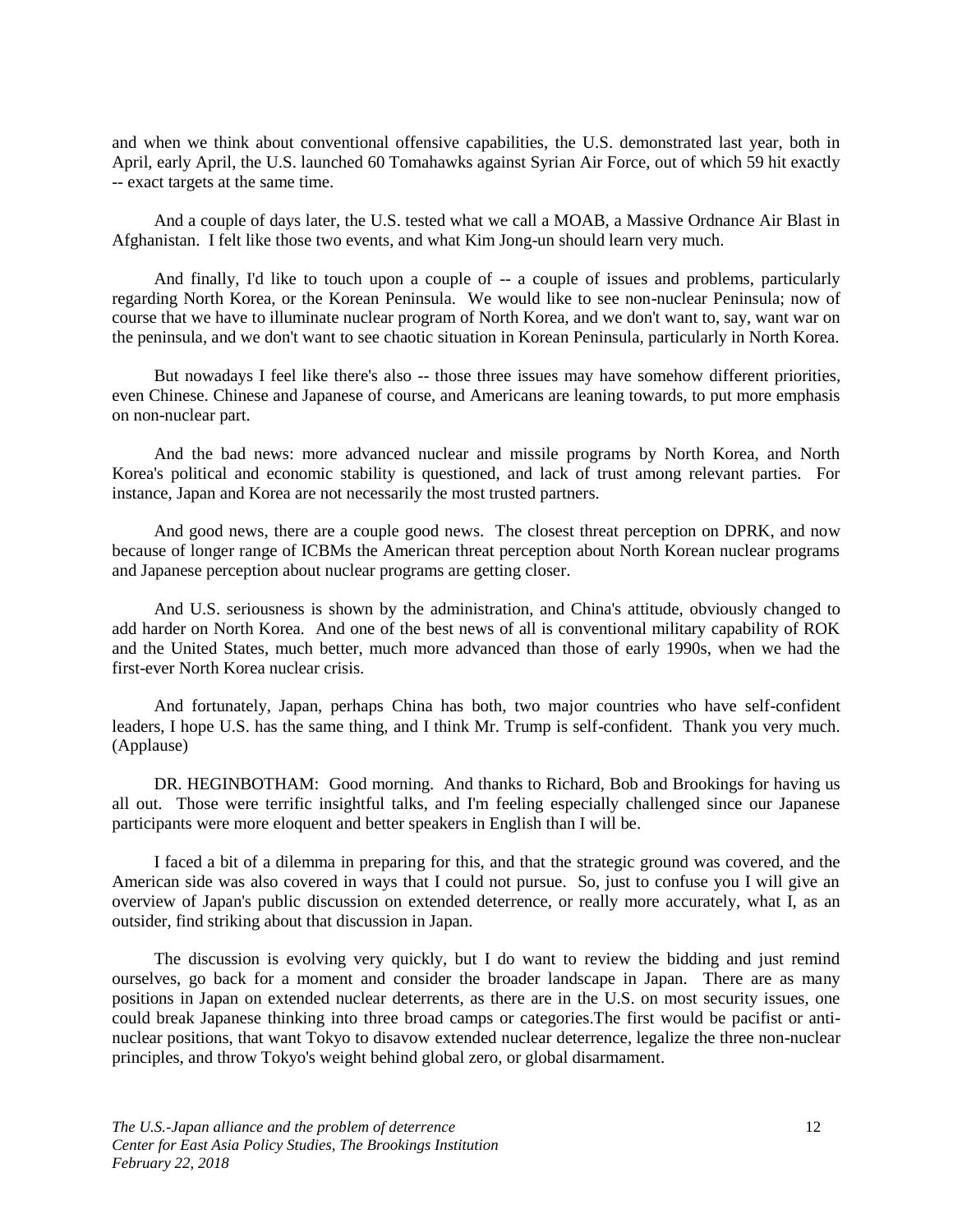The three non-nuclear principles of course commit Tokyo to disavow -- I'm sorry -- to disavow the possession manufacturer introduction of nuclear weapons into the country. But it's not legally binding on the government.

Without doubt, pacifist sentiment has declined markedly over time, particularly in the Diet with the collapse of leftist parties, but it's not an entirely spent force, and at the popular level it continues to serve as a powerful constraint.

At the other end of the spectrum, our nationalists or guallist who distrust the U.S. security guarantee, and advocate an autonomous nuclear capability. This group has gained some ground, and includes some high-profile figures like Tamogami Toshio, a retired Air Force Chief of Staff and a prominent right-wing figure, who I think is now under suspended sentence for campaign irregularities, but nevertheless is a force out there.

From an objective standpoint, even most advocates of that autonomous position admit the public is not ready. In a survey by the think tank Genron, in December 2017, only 12 percent of Japanese were in favor of Japan acquiring nuclear weapons, whereas 69 percent were opposed.

The third group is International Relations or security realists, these individuals who now dominate the defense discussion, view extended nuclear deterrence as Japan's only realistic option.

In addition to political constraints they advance in a number of other compelling arguments against producing a Japanese nuclear weapon. From a technical perspective, they observe that Japan lacks size and strategic depth and this would complicate the construction of a survivable nuclear force.

A second objection is expense given the lack of strategic depth, and many see ballistic missile submarines as Japan's only option if it did pursue nuclear capabilities.

By my back-of-the-envelope calculations, the lifecycle cost of a submarine-based deterrent might be in the in the order of 5 to \$8 billion dollars per year for the 30 or 40-year lifetime of those systems.

That could consume something on the order of 10 to 15 percent of Japan's defense budget, depending on how you project that over time, over that period. And at the same time building weapons would undermine the NPT, the global non-proliferation effort, and invite criticism of Japan.

Perhaps most importantly, it might also signal a loss of faith or confidence in the U.S. security guarantee, and negatively impact U.S. support for the Alliance. Realists, therefore, look to buttress extended deterrence rather than replace it. Most agree that Japan should make itself an indispensable ally of the United States, and integrate its military capabilities to the extent possible.

Integration will assure U.S. involvement in any conflict, in part, by making U.S. forces a target that cannot be differentiated from Japanese forces. And Japan's increased defense contribution will, in this view, also give Japan a greater say in Alliance decision-making to include decision-making on nuclear issues.

On those grounds, realists championed the 1997 and 2015 guidelines on U.S.-Japan security cooperation, as well as the Military Legislation passed in 2015.

All of these committed Japan to a larger role in regional security and the further integration of U.S.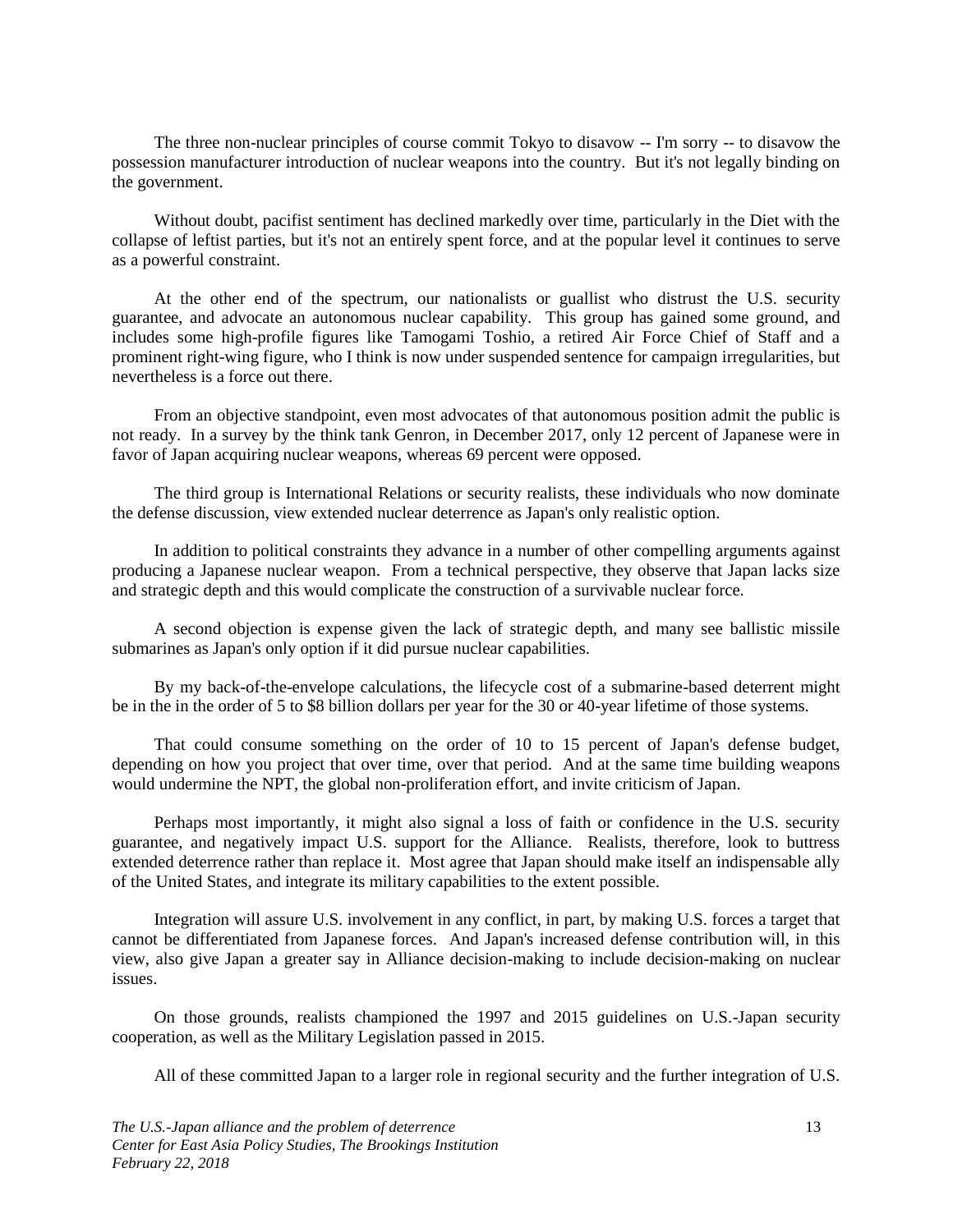and Japanese military forces. Assuming that Japan does have a --have more scope to make its voice heard, and I think it does: what does Japan want from the United States in terms of extended deterrence?

On this question, a fairly clear pattern I think is evident. In 2009 the Congressional Commission on Strategic Posture of the United States invited input the Japanese Foreign Ministry. At the time it was rumored that the Japanese group expressed concern about the forthcoming elimination of TLAM/N, the Navy's nuclear cruise missile.

Foreign Minister Okada then smoothed things over by denying that Japan was worried about specific capabilities. But according to a report last week, by the Union of Concerned Scientists, the Japanese position actually went beyond what was reported at the time.

Mr. Akiba Takayo reportedly submitted a statement that called for the United States to maintain nuclear weapons capabilities that were flexible, credible, prompt, discriminating, stealthy and sufficient to dissuade. In other words, he appealed for the United States to keep tactical nuclear weapons as well as robust, overall, nuclear forces.

In the same statement he suggested the United States should place nuclear deterrence at the core of U.S.-Japan security arrangements. Mr. Akiba does not appear to have been an outlier in the discussion. He's recently been promoted to the most senior bureaucratic post within the Foreign Ministry; he's been an instrumental figure in the extended -- in the discussion of extended deterrence.

Last month Foreign Minister Kōno Tarō said, as Michishita observed, that he greatly appreciates the Trump administration's new Nuclear Posture Review. The two key changes; or at least two key changes in that document, were first, the increased emphasis on nuclear weapons as a means to deter not just nuclear war, but also conventional conflict as well.

And second, the commitment to develop a range of low-yield, or tactical nuclear weapons. There was some surprise at Kōno's support for the NPR, since he's generally regarded as a moderate on foreign policy and a liberal on domestic issues. But Kōno has frequently taken realist positions, and his support is quite consistent with the views of many others.

The Former Ambassador to the United Nations, Satoh Yukio, published a book about extended deterrence last year, also falls into a similar category. He argues against both an autonomous capability, and the deployment of U.S. nuclear weapons to Japan, but in his book he links the control or prevention of conventional conflict including gray zone conflict to the U.S. nuclear deterrent.

The concept of seamlessness is central to the logic, both of Satoh and to many government statements, indeed it appears in almost all recent government statements on defense and deterrence. In this case seamlessness is both lateral and across the alliance, and vertical from non-lethal up to nuclear.

Japanese diplomacy on gray zone conflict is backed by the Coast Guard, and the policing of disputed areas. The Coast Guard, in turn, is backed by the self-defense forces in a manner that should be seamless. Once the military is engaged the U.S. alliance is active, Satoh cites the 2015 Guidelines on Defense Cooperation, that the alliance should be "seamless, robust, flexible and effective". And he links the seamlessness and synergy of the alliance back to the nuclear commitment, which is also made explicit in the 2015 guidelines.

In the interest of time, I'll not talk about the question of deploying U.S. nuclear weapons in Japan,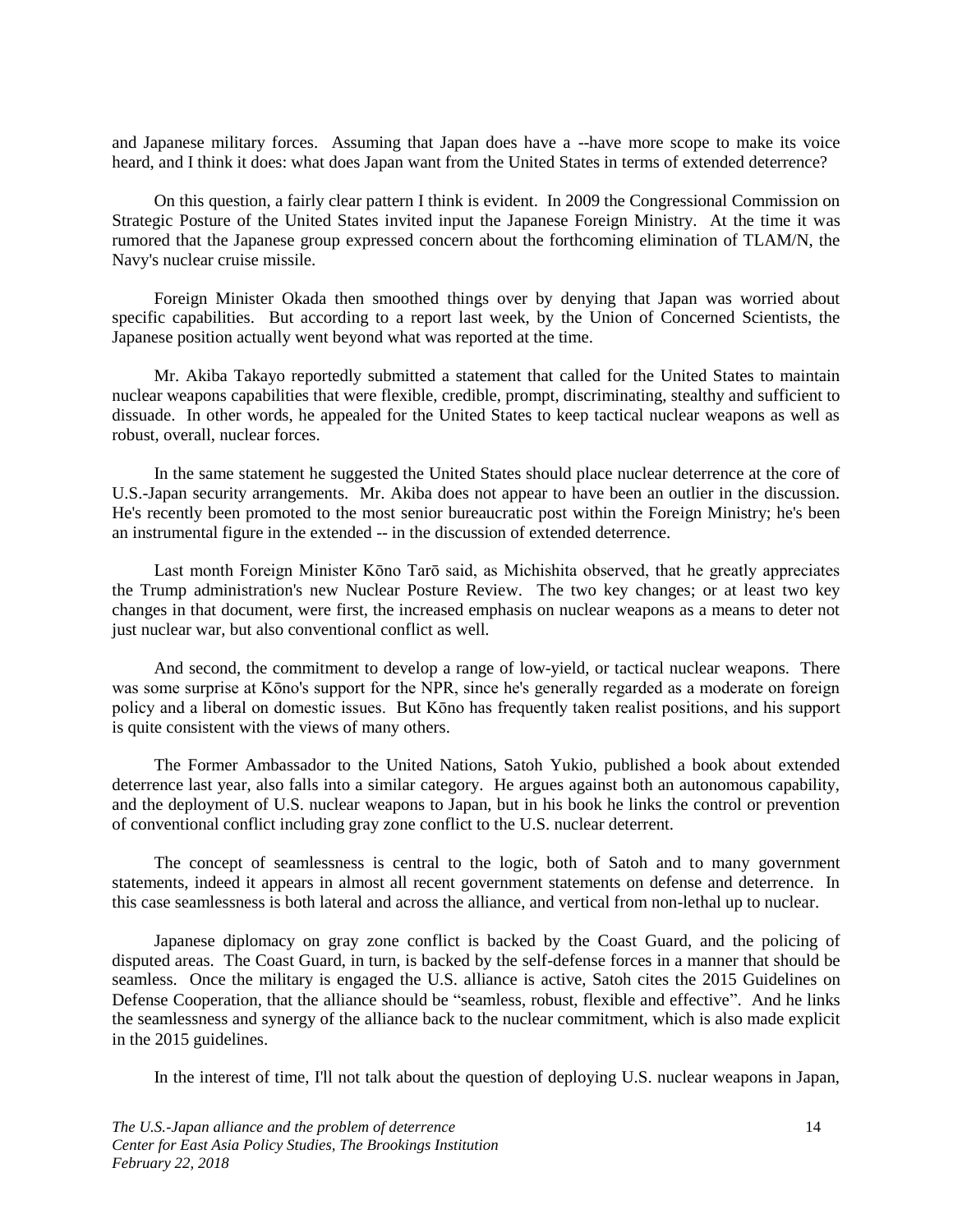except to make just two statements. First, there's now some increased discussion of it, Ishibashi Gador, the Former Defense Minister, said that it should at least be under discussion.

Second, that possibility, the possibility of deploying U.S. nuclear weapons into Japan still takes a distant second to the discussion of U.S. Force structure and declaratory policy.

I will say, in many documents there's a clear differentiation, as we've seen from our Japanese speakers and, as Elaine pointed out, between the nature of the Japanese and Chinese threat. Nevertheless, the prescription seems to be -- seems to have been quite consistent or similar over time.

The same points that I just mentioned about seamlessness and the ties between conventional and nuclear deterrents, were initially made in response to China or in the context of China, and especially the gray zone challenge, then applied later to Korea. In the minute that I have left I can't really go into much detail on the differences, but I do believe the differences between the two cases are enormous, at least from the perspective of American interests.

China is a nuclear-armed major power with continental scale, and a survival -- and great resilience as a state. It has a no-first-use policy and a modest but survivable nuclear force. If war did occur, it would have no reason to strike first, assuming that the U.S. were not trying to effect regime change, or using conventional weapons to destroy China's nuclear systems.

The U.S., for its part, still enjoys a number of advantages in conventional warfare, and has little reason to initiate nuclear war, or to push for regime change in China. Hence, even in the context of a high-intensity, conventional conflict, which itself is a low probability event both sides would probably look to limit the scope in important ways, as much as they did in Korea in 1951.

To be sure, there's always a risk of miscalculation and escalation, but in the Chinese -- in the China-U.S. context there's a reason that our dialogue with them falls under the heading of strategic stability, and that it places great emphasis on escalation control.

I'm not an expert on North Korea affairs, Bob is, and many others of you in the room are, but since I promised a contrast, I would characterize North Korea as a highly unpredictable one-man State, and it's a very different case. Yes, Kim Jong-un has little reason to undertake some kind of bolt-from-the-blue attack on the South, much less a bolt-from-the-blue nuclear first-strike.

And yes, the nuclear program is intended as a backstop for regime security, but we have very little idea about how Kim defines regime security. It's not entirely fanciful, as our other speakers have pointed out, to imagine that he might use crises to drive more wedges between the ROK and the United States, or that he might provoke nuclear crises, or actual small-scale conflict to drive third-country nationals from Korea and damage the South Korean economy.

Under these circumstances, the logic of a tactical U.S. capability might be somewhat more compelling. We might not want this capability for a deliberate first strike against North Korea, but we might want it under certain circumstances. For example, if blood had been spilled nuclear forces in the north had been moved, and we believed that nuclear use might be innocent -- might be imminent.

Today we might think we could launch a -- launch some kind of preemptive or preventive warusing conventional forces, but under the context, or in the context of an actual crisis or military conflict, that may be much harder to pursue.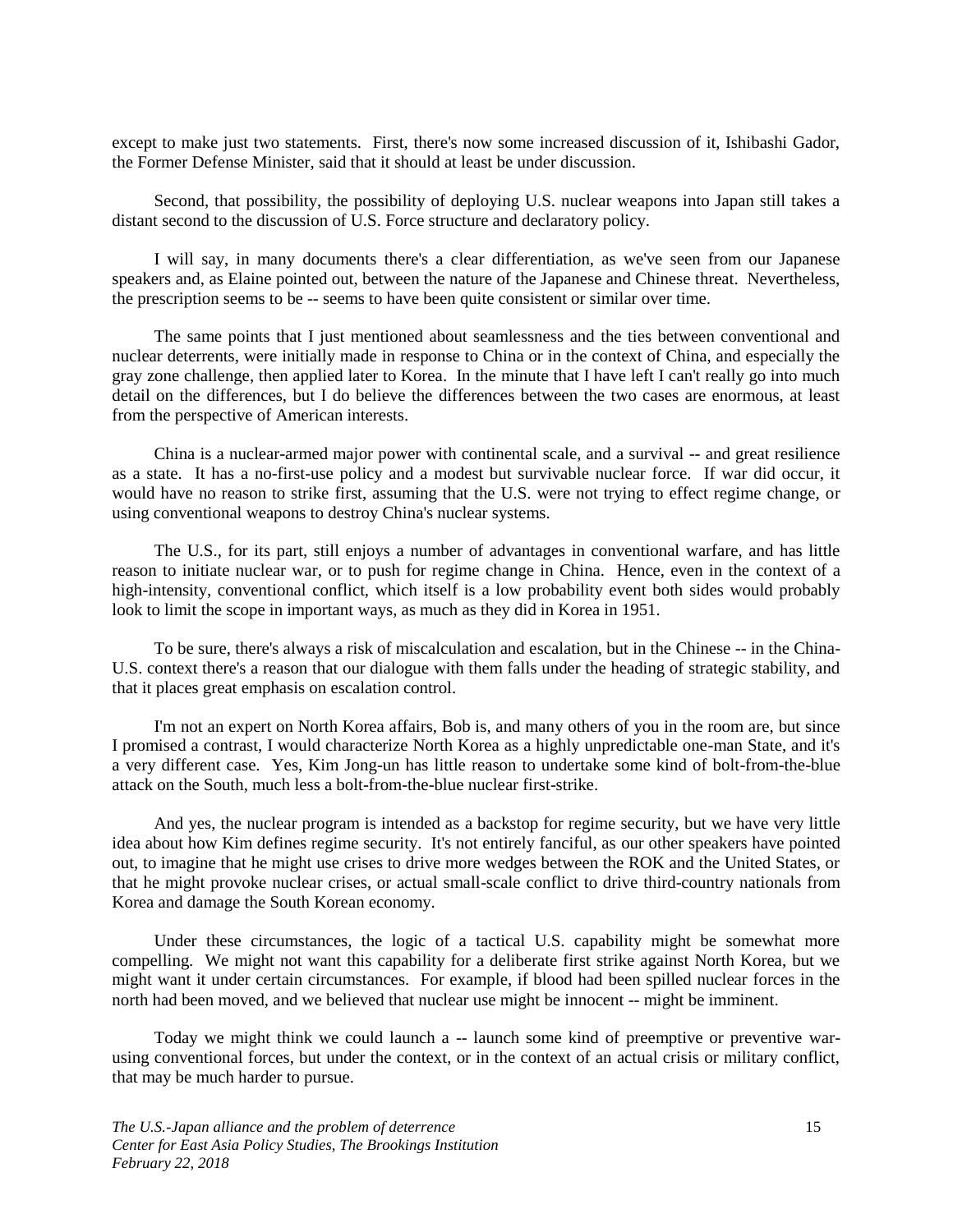Sugio Takahashi at NIDS has made this case about extended nuclear deterrence with regard to North Korea, so this is not a developed argument for or against tactical nuclear weapons, just an observation that important circumstances with regard to China and North Korea differ, and North Korea may edge us, or nudge us to a different place than we've been for the last 25 years, with important consequences for strategic relations with China and others. And I will leave it there. Thank you. (Applause)

MR. EINHORN: Well, thank you very much. Those were excellent presentations. Covered a lot of ground, and I'm going to ask a few questions, and then we will open it up to the audience. And I would ask the panelists to try to respond as succinctly as you can, so we can get a lot of Qs and A-s in place.

The first question: Is the likelihood that North Korea will soon have the ability to hold U.S. cities at risk with nuclear-armed missiles; is that a game-changer? Are you concerned about the decoupling of the U.S. extended deterrent? Recall that during the Cold War the United States, you know, threatened to come to the aid of our NATO allies even though the Soviet Union at that time had thousands and thousands of weapons that could strike the United States, multiples of what North Korea had, and yet the NATO allies never really seemed to lose faith in the credibility of the U.S. deterrent.

So, I ask the question again. Is the acquisition of a North Korean nuclear armed capability against the continental United States a game-changer? Elaine, do you want to start?

MS. BUNN: Okay. I think it depends on which game and from whose perspective, as to whether or not a North Korean ICBM would be a game changer. You know, if you are looking at whose perspective. Is it North Korea's? They may think that they can, by holding the U.S. at risk, make us back off from coming to the defense of our allies. I don't think that's true.

Our allies, whether it's Japan or South Korea, they may worry that that would be the case. Again, I don't think it's true. And then when you talk about in the U.S., whose perspective? Is it U.S. security experts? I think they would agree with you, that is, the U.S. has long been at risk from ICBMs and SOBMs. I mean Russia and China have far more of those capabilities than North Korea can ever hope to have, and the U.S. has still fulfilled its commitments to allies.

And also, in addition to that, I think the U.S. is working very hard not to be at risk from North Korea. If you just look at the fact that our missile defense program has for -- over multiple administrations have been focused on our homeland missile defense, national missile defense mission has been focused on, specifically, North Korea capabilities.

And so, yes, mixed test record, but we have been working hard to improve that the last -- nine months ago was the successful test against an intercontinental range missile.

So, in both cases, both if we were at risk I think we would still uphold our commitments if we - and we are trying hard not to be at risk from North Korea, which should be reassuring to allies.

I would know that it probably doesn't help some of the public discussion and political discussion in the U.S. when we say: that's the line, we cannot accept an ICBM targeting the -- that can target the U.S. from North Korea, that I could understand if that makes allies wonder. If that means we could accept a risk to them but not to the U.S., but then I remind them that we have, for a long time, been concerned about threats to them as well. I mean that's the reason for the cooperation with Japan, which is more advanced than with any ally on missile defense.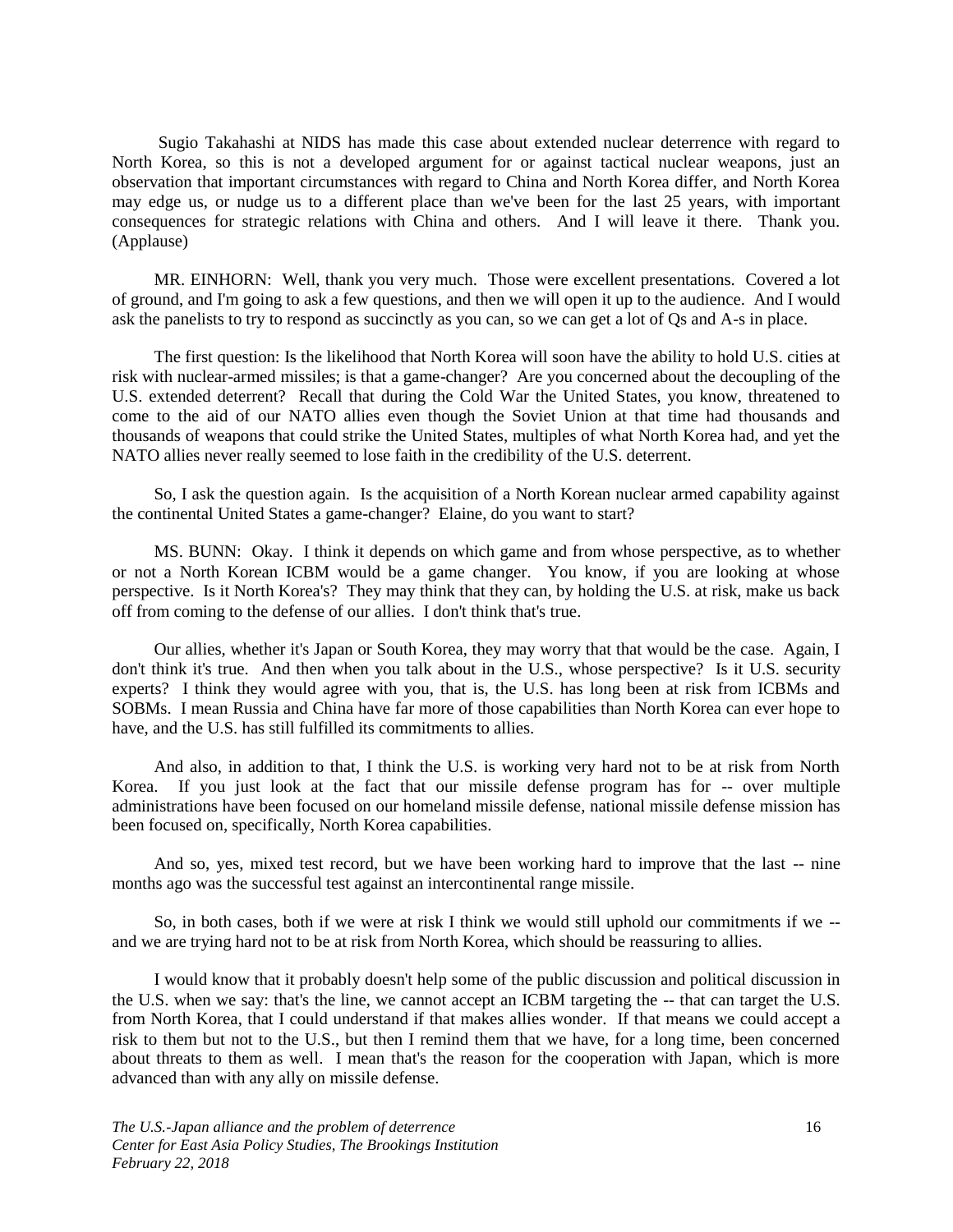#### MR. EINHORN: Who else will? General?

LIEUTENANT GENERAL YAMAGUCHI: Yes. As to the question about game-changer, if it is a game-changer, this is scary to Japan, and that means if North Korea reaches the capability to launch nuclear warhead to the Continental United States, and then us is going to negotiate with North Korea, that may provide the other countries much incentive to go nuclear and ICBM.

If even a small country, if I have a nuclear weapon with a range reaching United States, I can be equal negotiator with the United States. The hundreds of new newcomers in nuclear wars may come. That is a nightmare.

As to the decoupling question, I don't agree with the decoupling argument, but rather coupling, now this is a coupling phenomena, because if the U.S. is totally safe from North Korea's nuclear weapons while allies are not safe, that may cause the decoupling. But now threat perceptions of the U.S. about North Korea's nuclear weapons, and threat perceptions of us are getting closer that means we can say we are coupling.

And we know that, that may be a remaining question on whether the hydrogen bomb is small enough to mount on the ICBM warhead, or the ICBM has enough capability to survive at the reentry phase, which is very extremely high temperature. And we don't know yet, but we know that if that is the case of northern or a shorter-range missile, they can carry a 500-kilogram warhead at the expense of range. That means those missile have been able to reach Japan, South Korea, and China and Russia.

DR. MICHISHITA: I think when we talk about this we have to kind of bring -- break this discussion down into wartime scenario and peacetime scenario. I'm a little more worried about peacetime consequences of nuclear ICBM, because in wartime North Korea would be able to -- might, you know, threaten the U.S. from helping South Korea, or pretty threatened by, in order to prevent the U.S. from helping South Korea. But I mean, you know, if ever North Korea actually used nuclear weapons against the U.S., you know, they would know what would happen, right.

So, I mean the credibility of nuclear deterrence against the U.S. would not be high, so it's good news. But peacetime, it's like -- you know, serves as an important psychological and political symbol, right? And it is this question that you ask, that itself is in a way scary, because some people think that it might become a game-changer.

That means the U.S. might not be able to remain committed to the defense of South Korea anymore, right, or to the defense of Japan. So, and given the fact that isolationism in this country is on the rise, if combined, if these things are combined it can cut -- you know, it can bring the situation in a very negative way.

So, I mean it can cut both ways, certainly, if you think this is a game-changer you might be encouraged to do more to enhance your deterrence and defense capabilities, but at the same time you might decide, you know, the American people might say, well, why do we have to remain committed to the defense of South Korea, Japan, when we are threatened? So, there are more concerned about political consequences, rather than strategic military consequences.

MR. EINHORN: Eric, do you want to --

DR. HEGINBOTHAM: Yes. Just briefly on just a few points. First of all, the ICBMs are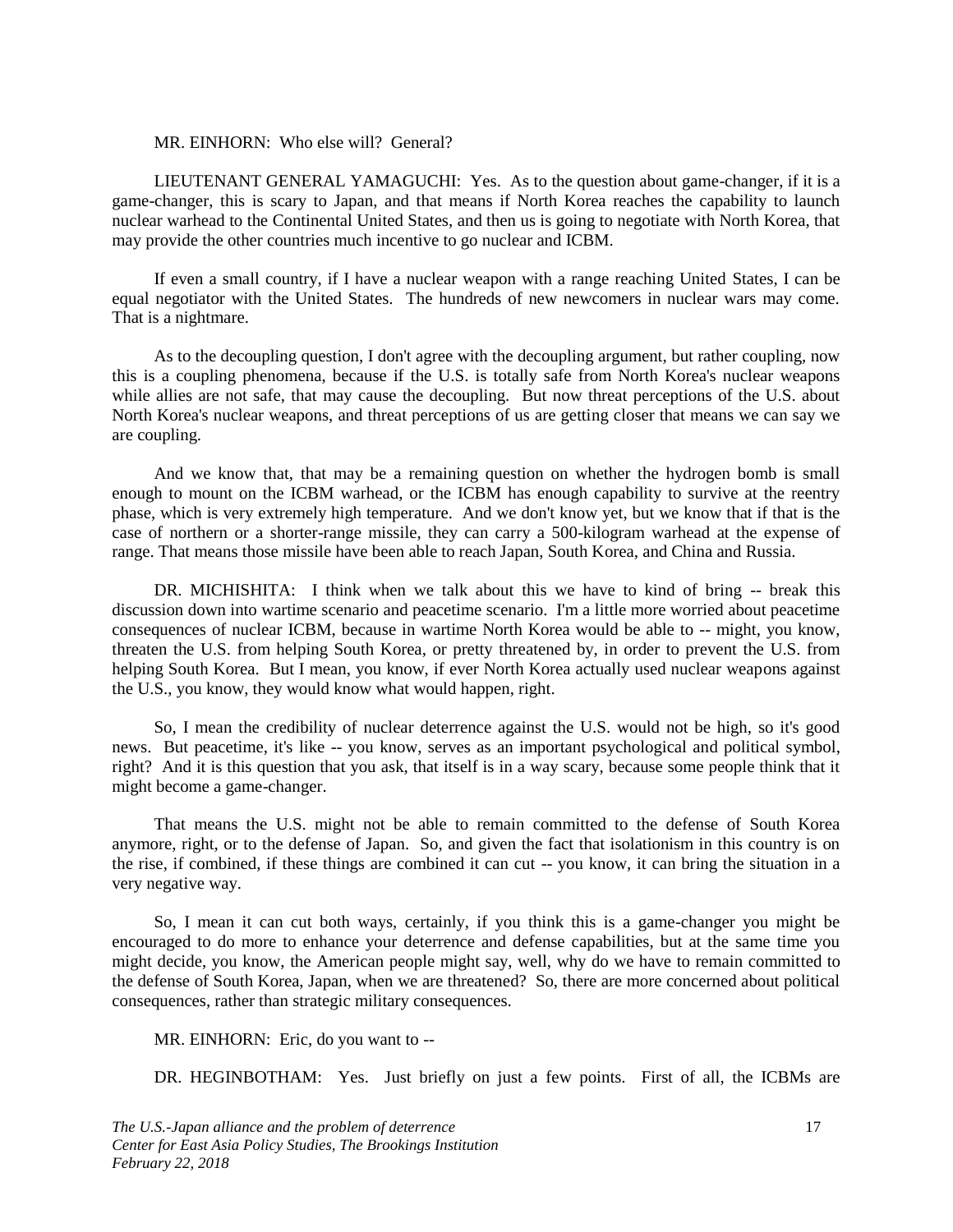obviously an issue, but the acquisition of a survivable second-strike capability also changes the picture for the United States. I've forgotten the figure, but it's at least 100,000 American citizens in South Korea at any one time, maybe twice that, as well as a very large number in Japan of course.

So, you know, that poses in a conflict then, direct threats to the United States even without an ICBM. The ICBM, you know, is on top of that. The second point is just, this case differs a lot from the Soviet case, I think, in that the Soviet Union, I think, despite some miscalculations, proved itself over time to be risk averse. Not only is North Korea risk accepting, but it manipulates risk fairly consciously.

The closer analogy may be China, you know, a number of people have said, well, we accepted the risk that Mao, with a nuclear weapon could be deterred. Why wouldn't we do the same with North Korea? I would say the difference there is that even by the time Mao died, which was some 12 years after China first tested a nuclear weapon, China had no capability to hit the United States. It had an extraordinarily small nuclear force. It didn't gain that capability until, I believe, in the 1990s or early 2000s.

And then, third and last point is just that, I think we also have to be concerned maybe about secondorder effects of a nuclear capability and, again, not restricted to the ICBM. But if Kim Jong-un does, in fact, manipulate crises, and manipulate nuclear crises, to drive a wedge or to harm the economy of South Korea that, you know, I think, as Michishita has said very eloquently, will have an impact, or could very likely have an impact on South Korea's position.

And that, in turn, I think could influence the debate in the United States where we already have populists on the one hand calling for less activism overseas, and a number of academics, outside of the Washington area, calling for an offshore balancing strategy.

MR. EINHORN: Thank you. You know, extended deterrence has both a software component and a hardware component. Among its software components are regular, high-level reaffirmations by the United States, of commitment, joint military exercises. This Extended Deterrence Committee that convenes periodically, but another component I want to ask about is whether Japan has an interest in NATO type consultative or burden-sharing arrangements.

Every once in a while you see indications of that, I'd like to hear Japanese thinking about that as well as the American response about the appropriateness of replicating some aspects of NATO deterrence arrangements. And then on that -- that's one question.

On the hardware side, what is most important to Japan in terms of augmenting hardware? A number of the panelists spoke about the low-yield, sea-launched ballistic missile, the resurrection of a nuclear version of a sea-launch cruise missile, but there are other things, missile defense and the extensive cooperation between the U.S. and Japan on missile defense, or on Japanese thinking about a conventional strike capability, primarily against North Korea.

So, two questions: one about a NATO type extended deterrence arrangements, is there interest in Japan? And second, what are the hardware fixes that could augment extended deterrence? Who wants to take the first swipe, General?

LIEUTENANT GENERAL YAMAGUCHI: It's a set of really interesting questions, and hard to answer. As to NATO type arrangements, if that is closer, that means closer alliance, I would argue that we need to go that way. But if that is -- that means that sort of nuclear sharing, share trigger sort of thing,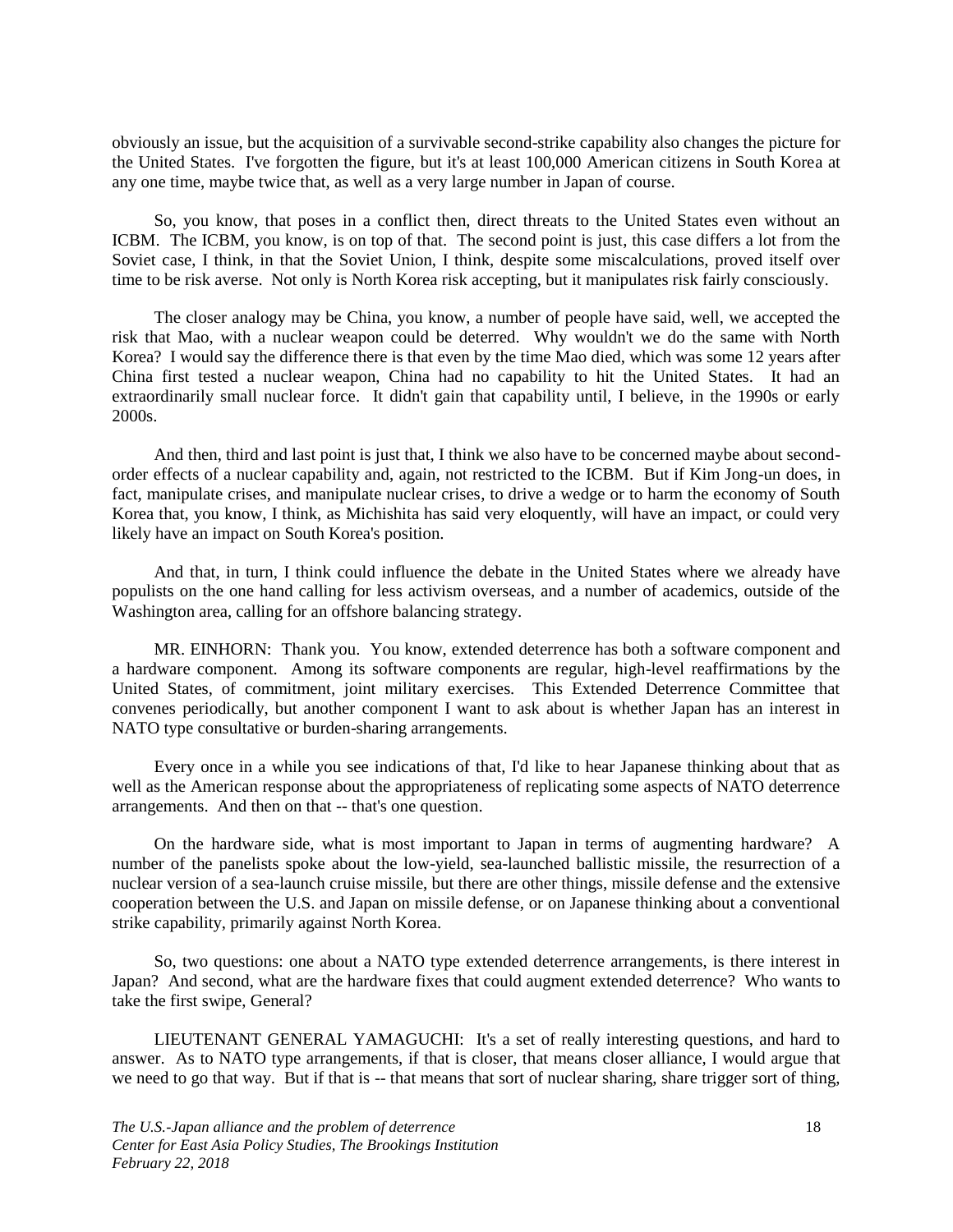I am not so sure that Japanese are happy about doing so. Of course the deterrence provided by U.S. nuclear and conventional capability is important for Japan.

But I don't know whether NATO type of arrangement may become just one-fits-all kind of arrangement. As to NATO burden sharing, you know, burden sharing has always been the program between U.S. and Japan too, but if you look at the defense expenditure from late 1980s to early 1990s, our older countries, including the U.S., France and Germany, decreased defense budget drastically at the end of the Cold War, with only one exception, Japan. Japan kept increasing the defense budget as the GDP grew up until the day of collapse of the bubble economy.

So, we have also accumulated assets of our offense, for contributing to the Alliance. The second question is hardware that is really the hard question. In Japan there are a number of arguments that are going on. One is a long-range strike capabilities, a conventional one, and a second, you know, the Aegis Ashore, the defensive capability against ballistic missile.

And both are important. Also, we are talking about amphibious capabilities too. And I tend to think that they are not free, they are not cheap at all. So, we may have to put priority, which is more important than others, and that kind of argument, discussion has not been seen in the recent years.

Everybody said, this is important; and others say, oh, yes I agree, and this is important. And again others say, I agree. And then I don't want to see bankruptcy in the Japanese defense budget.

#### MR. EINHORN: Yes?

DR. MICHISHITA: With regard to a NATO type consultation process, I don't think it's a good idea at this point because, you know, there is such a -- you know, a nuclear issue is such an emotional issue in Japan, so Japanese politicians would be discouraged from saying, yes, in any situations to use nuclear weapons, and public opinion would not support such a decision, on the part of the Japanese Prime Minister to say, yes.

So, that would decrease the likelihood of our combined nuclear forces to be used. That means the credibility of such a use would be lower that would undermine the nuclear deterrence. If and when, you know, expertise, understanding of nuclear strategy or security affairs, at large, in Japan will be enhanced, and improve.

And if there is a situation created where Japanese people, as well as policymakers, politicians can engage in an unemotional -- I mean in nuclear discussions in a highly sophisticated, unemotional manner, then might that might be the time when we might start -- might want to start talking about that kind of arrangement.

In terms of low-yield, nuclear weapons, SLCM, in terms of military -- from purely the military technical viewpoint, I think, you know, the U.S. introduction of acquisition of a low-yield nuclear weapons, would enhance the credibility of U.S. extended deterrence to Japan. And to the -- to South Korea is especially, because now we are seeing a large number of North Korean, newly-built ICBM intermediate-range ballistic missiles, medium-range ballistic missiles, and short-range missiles, operated on mobile launchers.

So, if you have low-yield nuclear capabilities, that might create the capability on our part to be able to wipe out those, you know, mobile launchers, in case the intention -- of North Korea's intention to use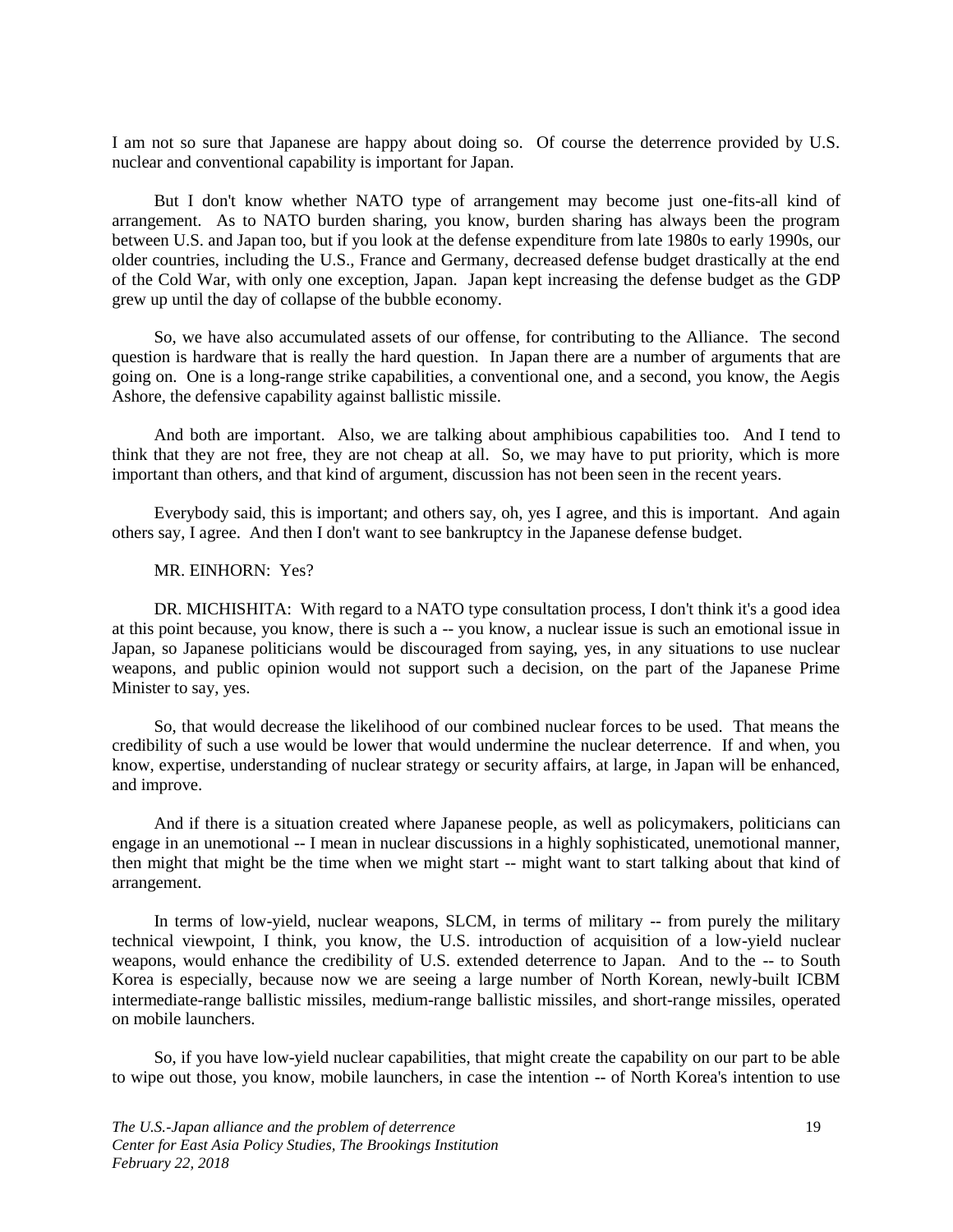nuclear weapons against us become clear.

SLCM, to me, it would be too slow. Now, we are faced with no -- you know, a short-range nuclear threat, particularly against South Korea. So, you know, South Korea has already deployed more than 1,000 cruise and ballistic missiles combined, certainly conventionally armed; and is trying to increase the number of ballistic missiles rather than cruise missiles.

Why? Because by cruise missiles are simply too slow, so they are on the way to increase the basic missile capability, so, I mean, I think there are, you know, they are pretty logical, it is pretty logical. And so then the question is whether or not it is a good idea for us to use low-yield nuclear weapons deployed on SSBNs.

Logically, it would be a best option, right? Speed, it has a speed, and its credibility of use will be high because it's low-yield, and you can launch it from far away, so the platform will be safe,

However, you know, using strategic forces, nuclear forces for tactical purposes would mean -- for tactical purposes that would create a different strategic, psychological, political issues, particularly within our relationship with Russia and China.

So, you know, that I have given you a tactical, very limited assessment of whether it's a good idea or not, but we have to then start taking into account broader issues when we come to a final decision.

#### MR. EINHORN: Eric?

DR. HEGINBOTHAM: So that discussion of deploying tactical weapons into Japan is really just starting, and I think Professor Narushige is correct that that's, primarily, because of the domestic constraint which would be almost as great as that on an indigenous Japanese nuclear weapon, but this could change over time.

Just in terms of: would this be effective? So, the two questions here, would it be effective for deterrence? Would it be effective for assurance? In terms of assurance, what we are really talking about here are perceptions, so in this case it's the partner's perception of the adversary's perception of risks. So, there's a whole lot of perception in there, and from that perspective maybe deployment into Japan might have a calming effect on Japan. It would have probably an uncertain effect on North Korea.

But I would say the circumstances are quite different than the circumstances that we had at the height of the Cold War in the NATO case. In that case we were sprinkling nuclear weapons around to artillery battalions, and other maneuver units, around a battlefield that we anticipated would be overrun.

So, there was almost a guarantee that these things would be used. That's a very different situation than we have in Japan today. No one is expecting Honshu to be overrun by anybody's forces, and if we put them into Japan they would almost certainly be survivable.

So, again, yes maybe an impact on perception, but probably not on, really, the mechanics of deterrence. As far as Japanese equipment is concerned JASSM -- I'm sorry -- the strike option has really gained a huge momentum, and I'm expecting to see it in the next budget. In fact, I think in the proposed budget there's a study of the JASSM-ER, a U.S. cruise missile system with a range of about 1,000 kilometers.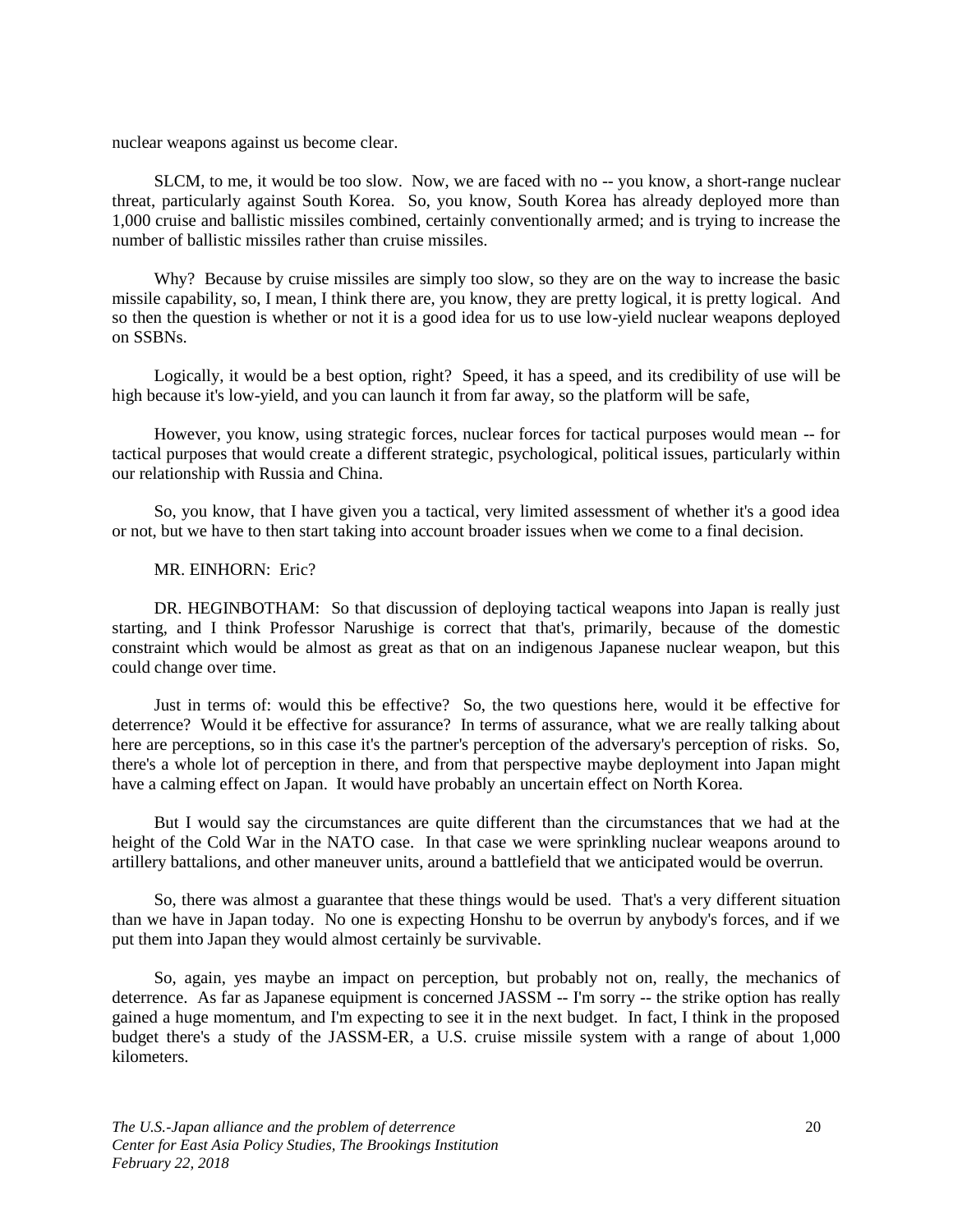And of course Japan is working hard on ballistic missile defenses including, I think, now a commitment to deploy the Aegis Ashore.

BMD, of course you want it, but in my view the only thing that really would influence deterrence is -- you know, are nuclear weapons themselves that the Japanese strike option, probably based on cruise missiles, those take a-half-an-hour to an hour to arrive at their target, and North Korea has mobile missiles, and it can probably hide them. Japan has very limited reconnaissance. Essentially, it wouldn't provide anything that the -- the very large stock of the U.S. cruise missiles, it doesn't.

LIEUTENANT GENERAL YAMAGUCHI: As to the long-range strike capability, I prefer that, that not because we can shoot enemy position, but rather it is good for archipelagic defense of Southwestern Island. The Southwestern Island is 1,300-kilometer long, it is long. And we cannot put all the almost 200 islands with defensive capabilities.

And that we are putting some small stations in Miyako, Ishigaki, Yonaguni, and Amami Ōshima, major -- the big islands there, but to provide them with fire support. We cannot put all the artillery pieces all on those islands, but rather, if we have 100-kilometer long cruise missile, or maybe 500 kilometers may be enough to support, support for instance, Miyako from Okinawa Main Island.

MS. BUNN: I just wanted to address the NATO-like issue. I think sometimes with Northeast Asia allies this whole NATO-like arrangement takes on something that's mystical and magical. I would say that Japan has what most NATO allies have in terms of a NATO-like arrangement. Unless you are talking about the small subset of countries that have dual-capable aircraft and U.S. bombs nuclear weapons deployed on their territory, which is a small subset.

The rest of NATO allies have consultations which are very much like what we do with the Japanese. In fact, I would say that it's, you can get into more in-depth discussions and consultations when there are two allies involved and not 28. So, in a sense it's an even deeper kind of consultation. And there are other ways that non-nuclear allies can participate in even in nuclear deterrence.

For instance, what we call, in NATO it's called SNOWCAT, Support to Nuclear Operations with Conventional Air Tactics; there has to be an acronym for everything. And that really is flying support alongside bombers. Well, both Japan and South Korean fighters have flown alongside U.S. nuclearcapable bombers in Asia, as they fly assurance missions -- deterrence and assurance missions over South Korea. The Japanese and the South Korean fighters, sort of, handoff depending on which airspace they are in, in flying support for those bombers.

MR. EINHORN: I'm going to abuse the prerogative of the Chair just one more time, and then we'll open it up to questions. And ask three short questions: one, and Eric touched on this and his remarks; but question is: how does Japan balance two critical objectives, nuclear disarmament and extended deterrence? I especially want to hear from our Japanese friends on that.

The second question: is interest in Japan growing for indigenous Japanese nuclear weapons capability? Again, Eric touched on this a bit in terms of his typology of the various interests involved. But what could be done to -- what factors would increase or decrease that interest in a Japanese nuclear weapons capability?

And third, a hobby horse of mine, I'm sorry to inflict it all on you. But I'm looking at possible outcomes for U.S. DPRK engagement on the nuclear issue. I'm very skeptical that engagement, even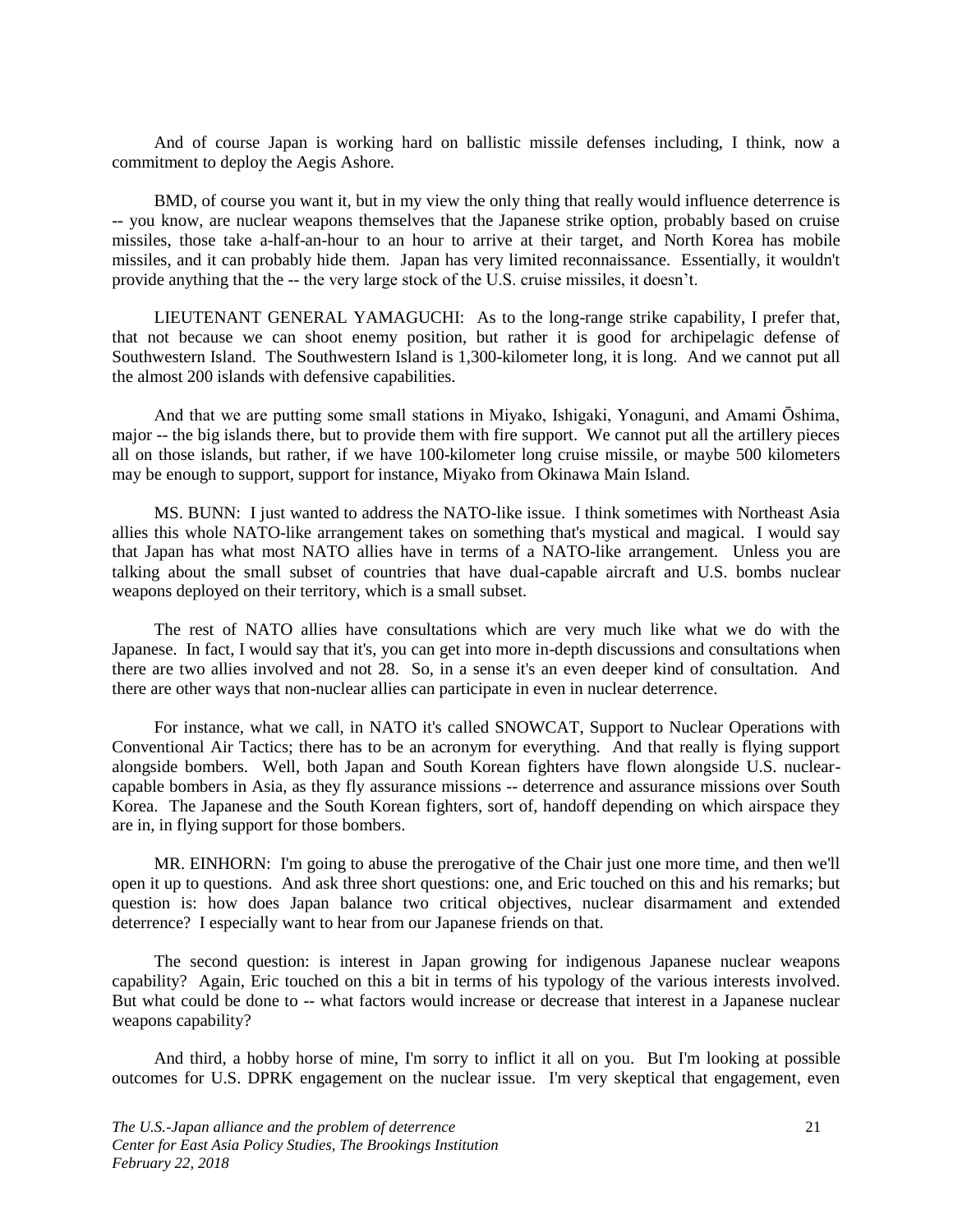with tremendous maximum pressure deployed, I'm very skeptical that North Korea is going to abandon its nuclear weapons capability completely and soon.

And so I advocate at least exploring the possibility of a phased approach to denuclearization that could start with an interim freeze on North Korea's nuclear and missile capabilities. There might be a commitment to the eventual complete elimination, but that would be well down the road, and no guarantee that that would be ever achieved.

So, my question to -- especially to our Japanese friends is: what would be the reaction in Japan to that approach? To an interim freeze that could cap missile testing, nuclear testing, production of fissile, a material for nuclear weapons. So, it capped that capability, for some significant period of time, but would not eliminate it right away. What would be Japan's reaction to that? So, three questions.

DR. MICHISHITA: Actually on the way, General Yamaguchi and I were, well, was on the same plane yesterday, coming into Washington, and we were exactly discussing this issue of how to balance the two goals that we have of the nuclear disarmament, and nuclear deterrence.

Well, we might be hypocritical, in the sense that on the one hand we always call for nuclear deterrence, the disarmament and we are -- you know, regard ourselves as a one of the leaders of the world in that effort. But at the same time when the new 2018 NPR came out, which emphasized, you know, possible use of nuclear weapons, we strongly welcomed it.

So, it's like, what are we doing? Theoretically we can make sense of it by saying, for now, so the second goal is about second agenda, you know, strong, robust nuclear deterrence is a short-term goal, and the first goal is a long-term goal, which can be achieved only through the process in which, you know, we make a lot of effort to enhance deterrence, both conventional and deter -- nuclear, and make, you know, the world a better place, a more peaceful place.

So that, one day will be -- start, you know, taking care of the first goal in a more realistic manner, so then that's my -- I would say so, if I'm asked.

Second, independent, Japan's independent nuclear forces; I don't think, you know -- Eric said that 16 percent supports that?

DR. HEGINBOTHAM: It was really 20 percent.

DR. MICHISHITA: Twenty? Okay. Although, I mean, those people do not understand how costly, how difficult to introduce, deploy, how difficult it might be to coordinate, how difficult it might be for us to come up with a nuclear strategy. You know, it's a -- I was talking to a French security specialist one day, and they are complaining about two big money eaters in their defense policy.

One was RAFA, you know, French-made DuckFighter aircraft, the second was in French Independent Strategic Nuclear Forces. I mean, would we want to do the same? I don't think so. There are a lot more defense needs, conventional defense needs, and they are in fact -- in fact, Japan has a cumulative government debt of more than 200 percent of gross domestic product. We would not be able to afford the new independent nuclear forces.

Two, but, okay, there is a possibility that one day if we -- the suggestion is created, where, if for some reason the credibility of the U.S. extended nuclear deterrence is diminished to the point that we will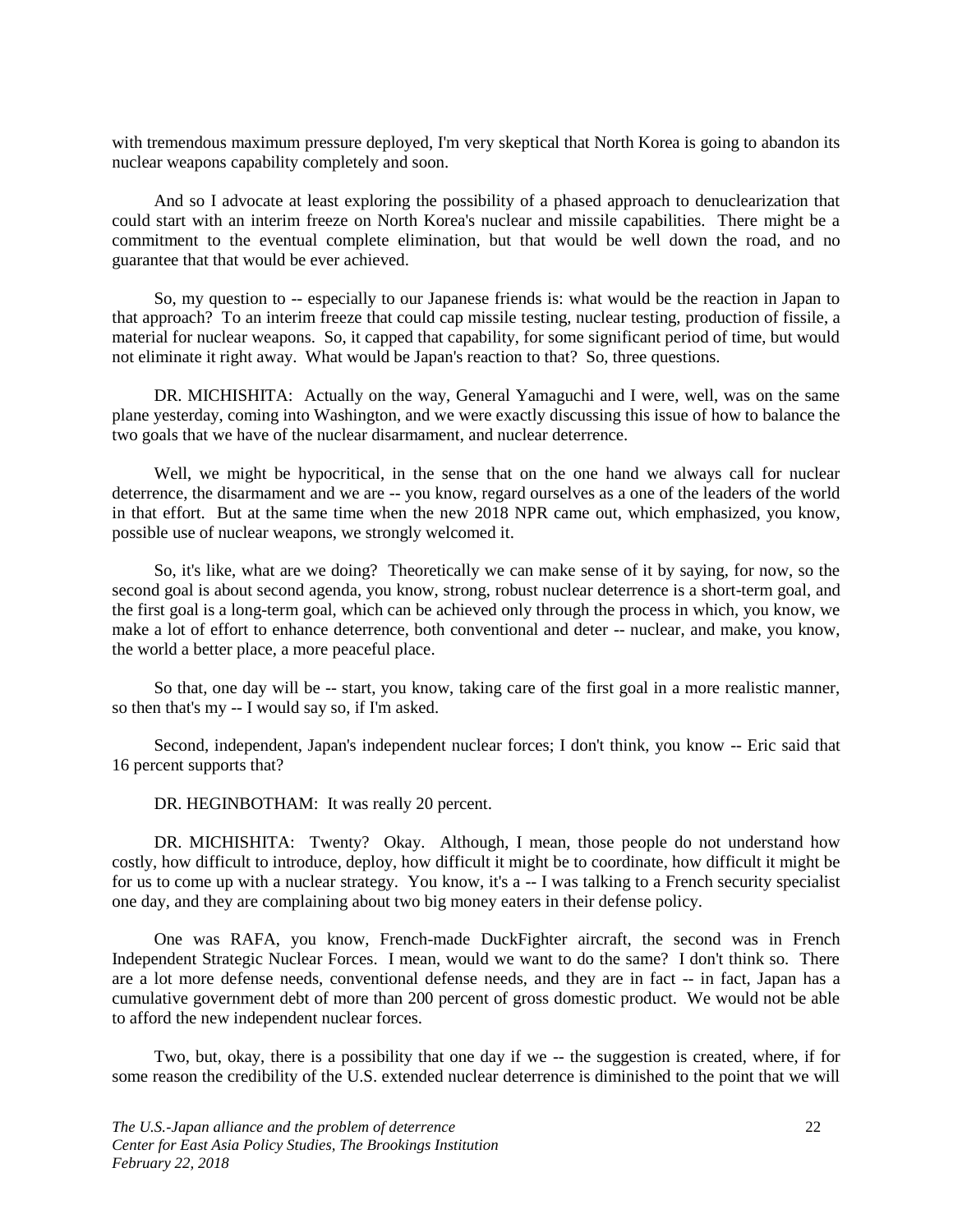no longer be able to keep relying on it, we have to think about. But that I don't think that will come easily, because the U.S. is such a sophisticated nuclear power.

And Japan is such an important cornerstone of the U.S. policy in the Pacific. Without Japan the U.S. will not be able to remain a Pacific power, going forward.

North Korea's, the possibility of the U.S. deciding to engage in dialogue with North Korea, I think immediate reaction would be, no, not at this point, because it's just too early. You know, we are in the process of putting a maximum pressure on North Korea, so not now, but it doesn't mean to say that we will not exclude the possibility of, you know, U.S. or Japan, or even six -- you know, North Korea's Five Parties engaging in dialogue at some point.

And in my opinion, we are actually already the pre-negotiation bargaining process, in which North Korea is trying to enhance its bargaining position in future dialogue, by enhancing its nuclear and missile capabilities. And while we are trying to enhance our bargaining position by imposing more sanctions, robust sanctions, and strengthening on our defense capabilities.

So, I think that's -- and then recently, you know, even Mr. Abe, Prime Minister Abe, is kind of by - at a kind of encouragement from the opposition party, started to say we are putting maximum pressure in order to encourage North Korea to start talking about nuclear disarmament.

MR. EINHORN: But what if they began talking about nuclear disarmament but they are -- you know, they are not prepared to get rid of their nuclear weapons. Does it make sense to fall back on a near-term freeze? That would only cap their capability for a considerable period of time, what would you Japan's reaction be to that?

DR. MICHISHITA: I think people are realistic enough to accept it, but we have to think about the timeframe. In the 1994 Agreed Framework it was a 10-year target date. You know, there was no target date in the 2007 Agreement, maybe this time around, maybe 10 years was too short for us to really make a difference in North Korea. So, maybe 20 years, 15/20 year, I don't know, and what kind of part it should be in, and what kind of phased process that we have to talk about.

And I would like to ask you to -- you know, and we have to learn lessons from past experience. For example, Agreed Framework was a poorly designed agreement, because it said until the, you know, lightwater reactors were completed, construction of it was completed, we were supposed to provide 500,000 tons of heavy fuel oil every year.

So, it was like a -- North Korea was discouraged from cooperating fully on the construction of light-water reactor. So, that was more a hazard, so there are lessons that we can learn from past experience.

#### MR. EINHORN: General?

LIEUTENANT GENERAL YAMAGUCHI: You know, I am comfortable with the two different things, ultimate goal of abolition of nuclear weapons, and relying upon extended deterrence, that is totally fine simply, because we have been living in that sort of paradigm for 73 years, and we have been living in a virtual non-nuclear world, never been used. The nuclear weapon, never been used. If it goes 28 years more it's going to be 100 years.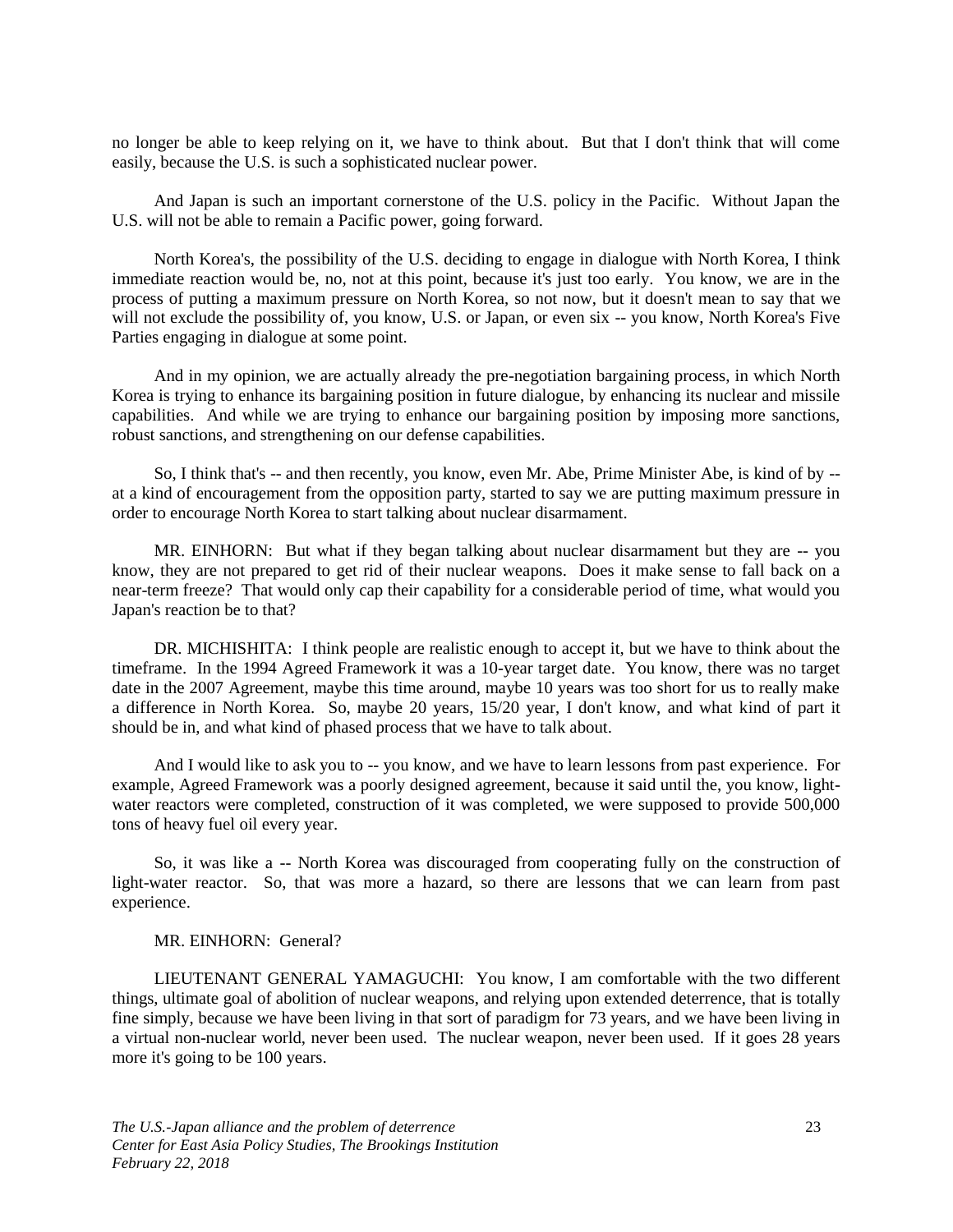So, I would like to see, continue to see a virtual non-nuclear world. So, usable nuclear weapons kind of thing, I am not comfortable at all.

And secondly, the Japanese nuclear weapon does not help us at all. That is, and it may take time but Japan, if you think about mutually assured destruction sort of a system, that is a balance of tier, the balance of what we are losing. But also if we look at the balance of what we are losing, vis-à-vis North Korea, we have too much to lose. So, we are not fit to nuclear weapons at all.

And thirdly, the conventional wisdom says that the tactical, or the operational nuclear weapons are to compensate inferiority and conventional military balance, and compensate less precise precision munitions.

In that sense that we have precision-guided munitions, and we are in (inaudible) in terms of conventional weapons -- conventional forces, we don't have to rely on the new tactical -- the use of weapons in operational or tactical sense.

I'm wondering if the U.S. is losing its self-confidence on conventional forces. I'm not -- I don't have any doubt about that, but if we are totally superior in conventional forces, we don't have to rely on, rely on the nuclear weapons.

MR. EINHORN: I'm going to try to make good on my promise to turn it over to the audience, in the remaining time we have. So please, you know, raise your hand, and we'll get a microphone to you. Yes, this gentleman here in the front? Please identify yourself, if you could?

QUESTIONER: My name is (Inaudible), Reagan Foundation, Japan Native U.S. citizen. I'm a hundred percent for Japan going nuclear, not against. I think Japan is a grown up, no longer a teenager, so I think they had better take some initiative. I'm not saying they should break up the treaty with the U.S. No, that's not what I'm saying. I'm saying they should take initiative, not only because of North Korea, but because of China belligerency, they should take the leadership in the Pacific Asia. But I had two or three questions on that, but Bob took it away from me, so my question is -- just one minute.

MR. EINHORN: Just give us your best question.

QUESTIONER: Okay. That's what -- and I'm trying to do that. Can't somebody talk about the NPR, the new one that just came in, the 2018, can you guys talk about that for me? Thank you.

MR. EINHORN: Why don't we take a few questions, and then we'll answer them in a group. Yes, a question in the back, there in the middle.

QUESTIONER: Hello. My name is Evan Sankey. I work at Johns Hopkins SAIS. One of the speakers mentioned the INF Treaty, responses to Russian violations of the INF Treaty. And I was hoping you guys could talk about that a little bit more. I've heard that the Pacific Commander, Harry Harris, recently mentioned that the INF Treaty might be something of an impediment to American strategy in Asia. So, if you could respond to that, please? Thank you.

MR. EINHORN: Right here, in the front.

MS. JASPER: My name is Mila Jasper, and I'm a Journalist with the Medill News Service. My question is more about China now. And I'm just wondering if you think that China still considers North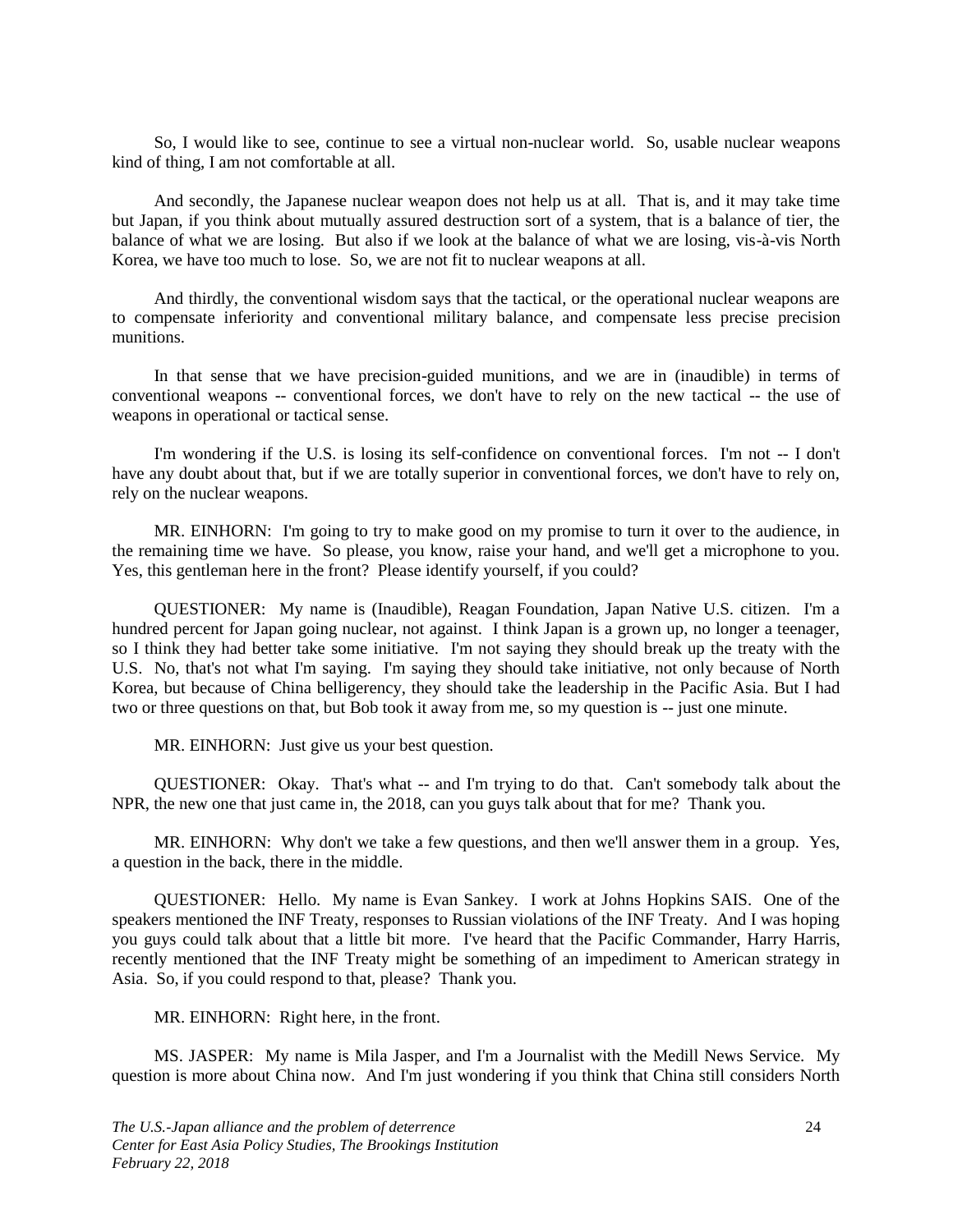Korea to be a buffer state, and how that would affect how you the U.S. and Japan deals with security in that region, and if that contributes to China driving a wedge between Seoul and Washington?

MR. EINHORN: Okay. Why don't we answer -- I'll ask the panelists, don't feel you have to respond to every question, or that you even have to respond at all, but you have the opportunity to address these three questioners. Who wants to who wants to start? I didn't mean to discourage you too much. But General, go ahead.

LIEUTENANT GENERAL YAMAGUCHI: Just one question about the new NPR. I have parts I like, and I have parts I don't like. But most, a favorite part is the non-proliferation part. The new Nuclear Posture Review cares about number of nuclear weapon States. It says the U.S. is minimizing the number of nuclear weapon States, and that is what I like.

But I'm a little bit frustrated about the fact that there is no little mentioning about how we reduce the number of nuclear weapon states. If U.S. is ready to elaborate how we should reduce the number of weapon states, starting with North Korea, perhaps I would be happier.

DR. HEGINBOTHAM: Just a couple of points. First, to one question that wasn't raised, but the comment on indigenous capability; Japan is clearly not an adolescent or a child, you know, and I certainly hope that Japan doesn't either perceive it that way, or perceive that it's being treated that way. I do think though, from a realist perspective, there are a large number of arguments against.

I addressed the cost issue. To me the biggest concern is that this undermines the U.S.-Japan Alliance, so that there's already quite a bit of fear within the defense establishment and elsewhere about entanglement from a U.S. perspective. So, this is really, you know, the shoe is now very much on the other foot from where it was during the Cold War, and I think, you know, especially if Japan acquires a nuclear capability that is aimed at China in the context of deterring any type of conflict to include gray zone conflict. You know, I have great concerns about what that might do to the Alliance.

On the cost issue, there have been a few studies in Japan about what replacing -- the capabilities that the U.S. already provides to the Alliance would cost. They range between double and triple Japan's current defense budget, and again that's only U.S. forces deployed in theater currently, that doesn't even include U.S. forces that would flow into theater.

And if you add on to that the nuclear costs I think that, you know, this becomes quite prohibitive. And, you know, and in a last point on this, is that a lot of times a Japanese nuclear capability, or a Korean capability is regarded as sort of the end of history, the end of rivalry. This is something that stabilizes the situation and, you know, there's a debate about this.

But particularly in the Japan, in the Sino-Japan context it's hard for me to imagine China halting security competition, or the contest over contested territories with Japan, even calculated at exchange rates China's economy is two-and-a-half times Japan, and that ratio is growing. It may well seek escalation, superiority, if Japan goes nuclear, and that's a contest China can afford, and Japan really can't without the American Alliance.

So, I guess I would push back on that. You know, I understand the sentiment, but I think there are good reasons not to do it. I'm sure you have reasons of your own.

And then just on the INF Treaty, very briefly, you know, it's long been the view of many U.S.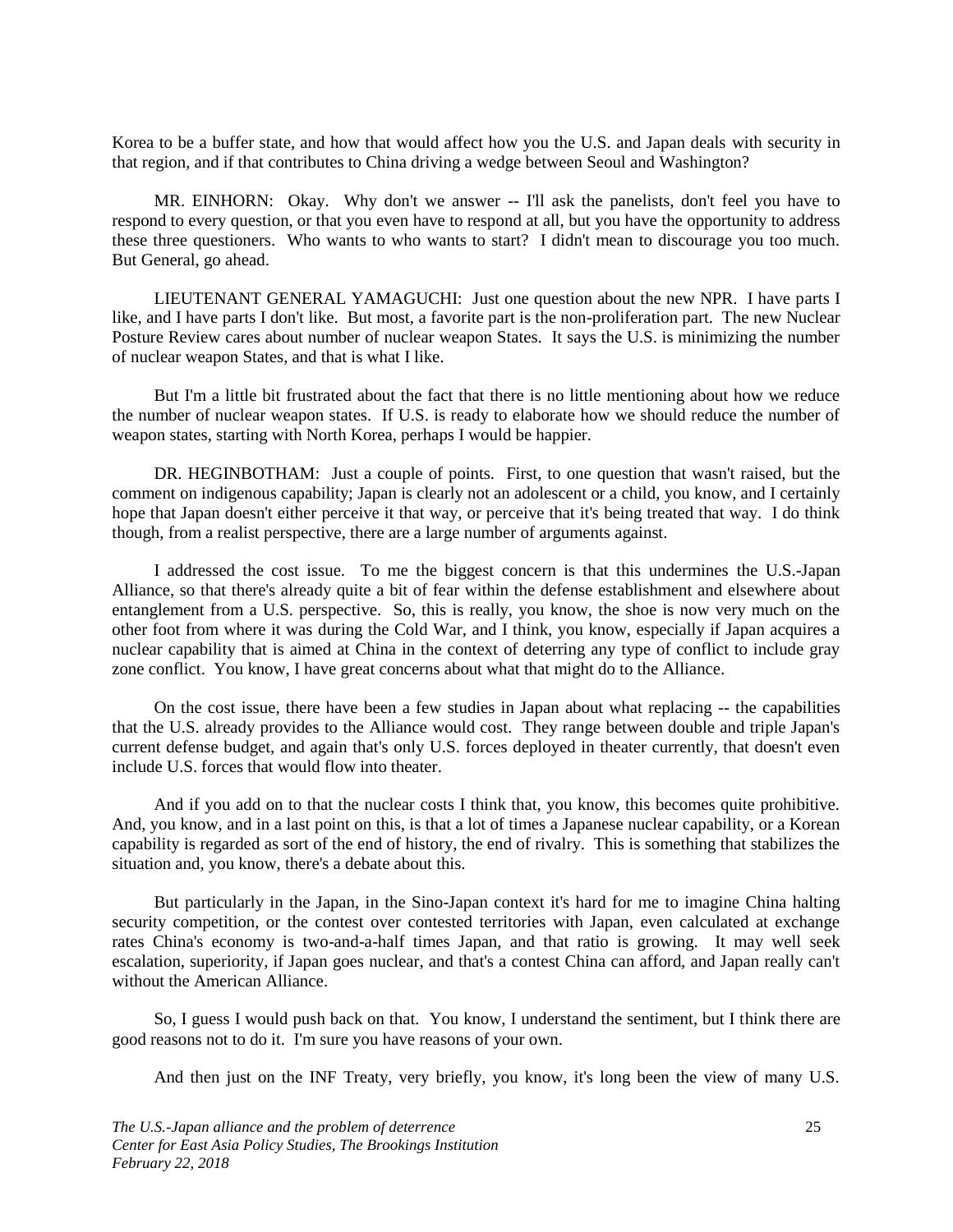defense planners that the U.S.-Russia INF Treaty puts the United States at a disadvantage, you know, in competition with China, in conventional competition with China.

China is not bound by it, so it has developed a very large and sophisticated force of ballistic missiles, to include intermediate-range ballistic missiles now. The U.S. can't do that, so there's been discussion -- experimentation with ways to develop, you know, parallel capabilities that don't violate the INF Treaty.

And these involve things like an air-dropped ballistic missile, if you can imagine that or, of course, some conventionally-armed submarine-launched ballistic missile. But I think, you know, we ought to keep some perspective here. Yes, the ballistic missile threat presents a certain challenge that cruise missiles might not, but China developed that capability largely because of its conventional weaknesses in other areas, so it's a compensating capability that's part of its A2AD capability.

The U.S. has many other strike means, a very large force of cruise missiles, it's got stealth systems, you know, seed capabilities, all kinds of capabilities that bring to the table the same menu of options. So, you know, I think sometimes that's discussed out of context.

MR. EINHORN: I'll just add to that, that the nuclear armed, sea-launched cruise missile has sometimes been portrayed as a bargaining chip to get the Russians to give up their ground-launched cruise missile that's in violation of the INF Treaty. I think the U.S., this planned nuclear sea-launch cruise missile has a number of functions. It's to, you know, it's to fill a perceived gap in deterrence, it's to counter and respond to the Russian violation, and to serve as a bargaining chip.

Several weeks ago Secretary Mattis suggested that it was a bargaining chip, we'd be prepared to give it up if the Russians would stand down from there INF violation. People, a lot of people in the U.S. bureaucracy were upset with what Secretary Mattis said, because they believed that we need it to close this gap in deterrence.

The Japanese in particular are happy with the resurrection of a nuclear sea-launch cruise missile, so let's not bargain it away. Let's develop it and deploy it. So, I don't think the U.S. position is fully resolved yet.

There was a question in the back?

MS. BUNN: Can I just address the questions on the INF Treat?

MR. EINHORN: Okay.

MS. BUNN: I'm glad to see that the -- as a SAIS alum, I'm glad to see that the SAIS question on INF is getting a lot of attention. So, just to be clear, that everybody in the room understands, it is groundlaunched cruise missile and ballistic missiles between 500 and 5,500 kilometers in range that are prohibited by the INF Treaty.

What the Russians have done is developed and now deployed a ground-launched cruise missile, the SSC-8 that violates that treaty. So, whether it is an impediment -- is the INF Treaty and impediment to the U.S.? Tell me, where in Asia the U.S. would or could deploy on land a ground-based cruise or ballistic missile? I don't see it. I don't see where it is, and therefore I don't think it's an impediment to us.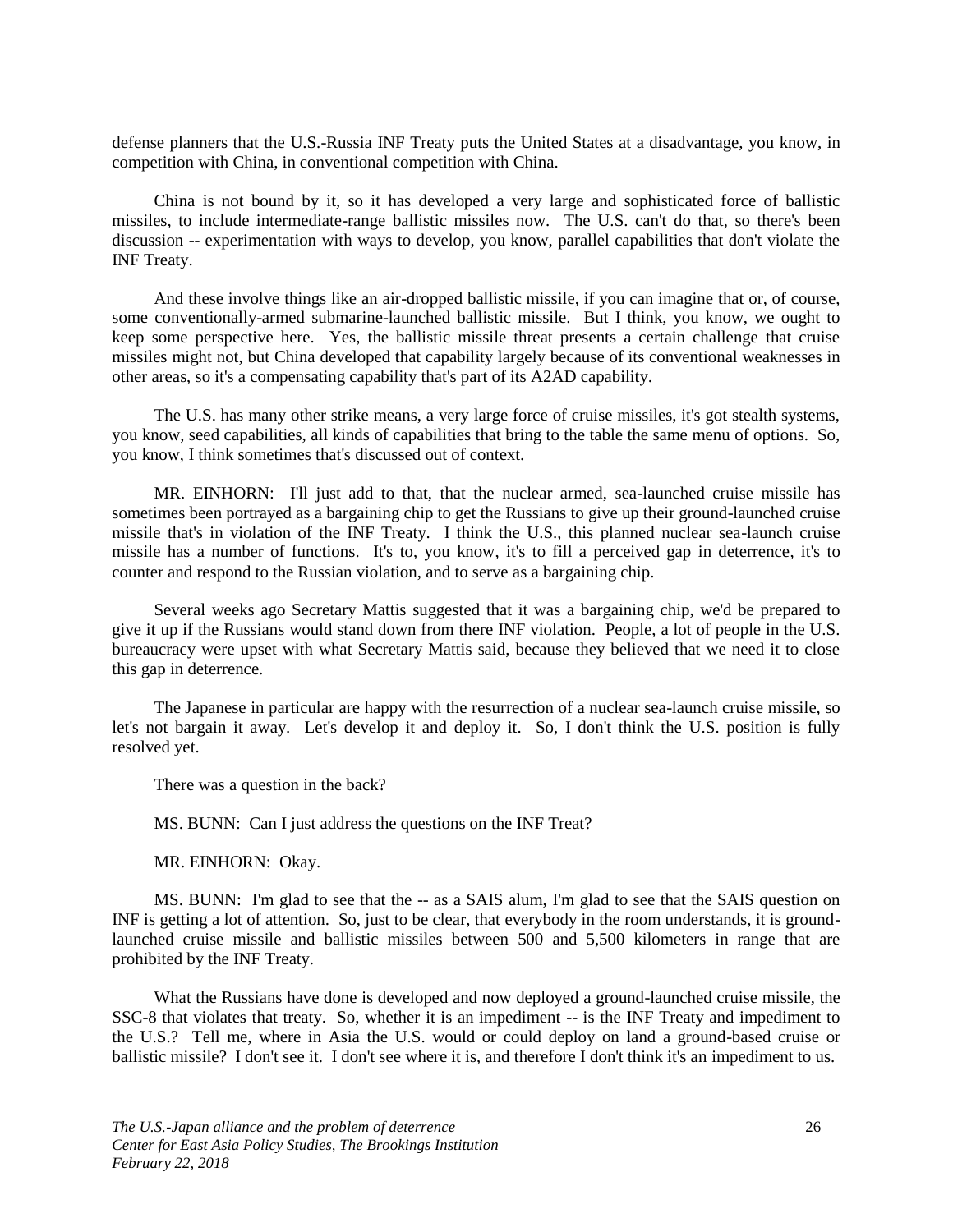MR. TOKOLA: Thank you. I'm Mark Tokola, from the Korea Economic Institute. The polling shows more support in South Korea, among the South Korean public, for development of autonomous nuclear weaponry. I think it's superficial, unlikely to happen, but if they did what would that do to Japan? Would Japan be more inclined to follow suit if Korea (inaudible) its own nuclear weapons? And what it would it do to the Japanese, South Korean military relations?

MR. EINHORN: Thank you, Mark.

MS. PERLMAN: Thank you. I'm Diane Perlman, George Mason School for Conflict Analysis and Resolution. You know, you mentioned that deterrence is not a guarantee, and there are situations in which it breaks down. And there's a huge body, a really profound body of work that was done mostly in the 1980s on deterrence theory, spiral theory, Jervis, Ned Lebow, Ralph K White said deterrence, if it worked -- it works if it's accompanied by drastic tension reduction.

Also people are more dangerous when they are afraid and when they're threatened, and provoked. So, this paradigm, it's kind of like a Newtonian paradigm, force -- counter-force pressure coercion doesn't have an end game, or it doesn't contain the seeds for its own resolution.

And there's also, in the field of complex analysis, there's no looking at what's the conflict of - what's the underlying conflict about analyzing it? What do the parties want? What are legitimate goals? And also no mention of the tension reduction that was going -- yeah, that's going on now between North and South Korea, and outside-the-box strategies for transforming the conflict. It's difficult, but just reducing tension as an organizing principle, and addressing the underlying conflict.

MR. EINHORN: Thank you. So, we are we've run out of time. So, we are going to allow each of the panelists to take his or her last licks. Answer these questions, and make any concluding remarks that you will.

DR. MICHISHITA: Okay. Let me address the question that was raised by the lady in the front. So, is North Korea serving as a buffer for China? I think so. And there are actually two more reasons why North Korea can be -- might be useful for China, because, in my opinion, North Korea is like functioning as a lightning rod for China, because when -- you know, before North Korea started to make a fuss who was that -- you know, kind of what was the, which country it was, you know, in the center for what, the attention in terms of security? China.

You know, we are always talking about the South China Sea, there was a, you know, ruling by International Court of Arbitration, so China was on the spot. But when North Korea started to make fuss that, well, the attention has been diverted away, so it's useful for China. And also China, as I said -- I mean North Korea is making it hard for South Korea to solely rely on the U.S. or Japan. Therefore, South Korea is almost forced to look to China.

So, you know, North Korea is working to the benefit of China. So, therefore, we know that there is a limit to what China can do about North Korea.

However, good news is, China is putting pressure, not to the extent that would make North Korea collapse, but to the extent that -- which would make North Korea feel pretty bad pain. So, I think that's the kind of a game that China is playing, and that China is, you know, trying to strike a good balance between those two objectives, sometimes somewhat contradictory objectives. So, we keep our fingers crossed, and hope China will keep doing a good job.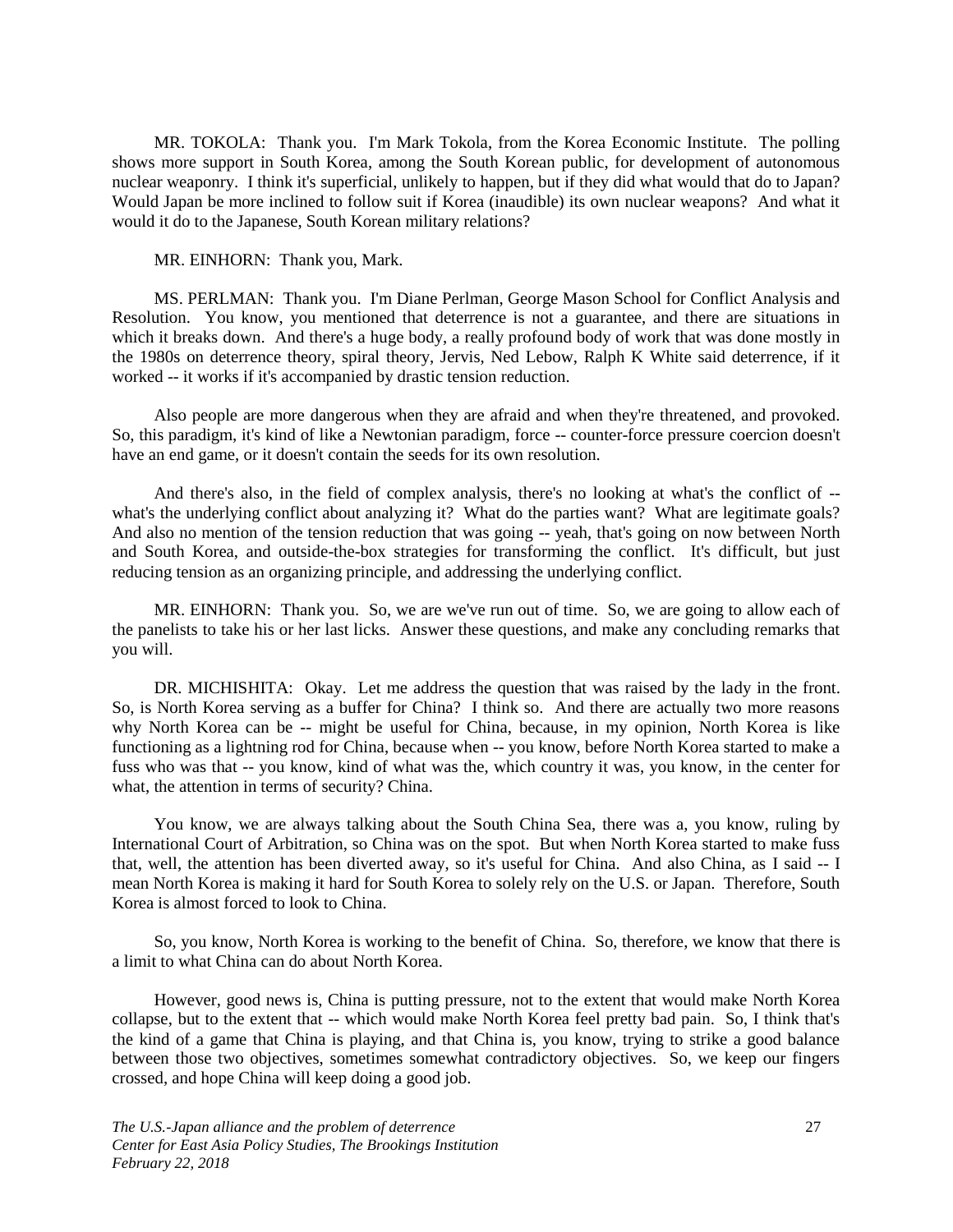MR. EINHORN: Elaine, why don't we just go down the row?

MS. BUNN: Sure. Nobody talked about the NPR underlining that cares about -- non-proliferation about the number of nuclear weapon states. I would say that extended deterrence is, among other things, a non-proliferation tool.

It's a non-proliferation tool for the states over which we do have some influence that is our allies, and the one of the reasons that I focus so much in my last job, on the dialogues with allies is because I don't want to say in 10, not tomorrow, not next year, not five years from now probably.

But in 10, 15, 20 years I don't want to have a saying: why did our allies, why did South Korea, why did Japan, why did allies feel like they need to have their own nuclear capabilities, because they didn't really believe in our extended nuclear deterrence commitment? So, as a non-proliferation tool, I think extended deterrence has a big role.

LIEUTENANT GENERAL YAMAGUCHI: Yeah. Maybe not directly related to the question, to the discussion today, but I'd like to make two points. First of all, ROK-U.S. Alliance, Japan-U.S. Alliance are mutually dependent.

For Japan, Japanese in particular, Korean Peninsula has always been the concern since 8th Century, because ROK-U.S. Alliance for the rest of -- for the 50, 60 years we never cared about threat coming through Korean Peninsula. Thanks to the young Koreans and the young Americans, that is what we need to think of.

Then secondly, deterring North Korea, North Korea from going father where using nuclear weapon is not enough. We need to compel, to sway, North Korea to give it up. I know it takes time, but if we give it up it will -- we will have very grave result in the world, if everybody here wants to go nuclear.

DR. HEGINBOTHAM: Thanks. First I'll just address the question of the potential impact of a ROK nuclear weapon. You know, and I can't answer the question, but I certainly want to highlight the question. The record of cooperation, you know, even with the North Korean threat as pressing as it is between these two countries, is very, very poor.

Intelligence sharing and cooperation, logistical cooperation through an acquisition and servicing agreement, discussions of the evacuation of non-combatants; all these things have been on the table now for, you know, almost 20 years maybe, the Neo is newer, but they haven't moved very far.

The GSOMIA, an intelligence-sharing agreement was reached, and basically fell apart as soon as it was signed, there's no progress on logistics at all, and really Korea has balked on even discussion of Japanese participation in a Neo on Korean soil.

So, there's not much cooperation, there are indications over time, of some reaction between these two as a matter of fact, so originally this is primarily from the Korean side, you know, over drinks with Korean Defense officials you frequently get questions about what we are up to with Japan, and why we are encouraging Japan's rearmament.

But also when you look at what Korea actually does, there acquisitions, they seem to match, or seem to have matched Japan Aegis for Aegis, and fighter for fighter, now F35 for F-35. More recently though we see some reaction by Japan; for the first time when I went and to the Japanese Defense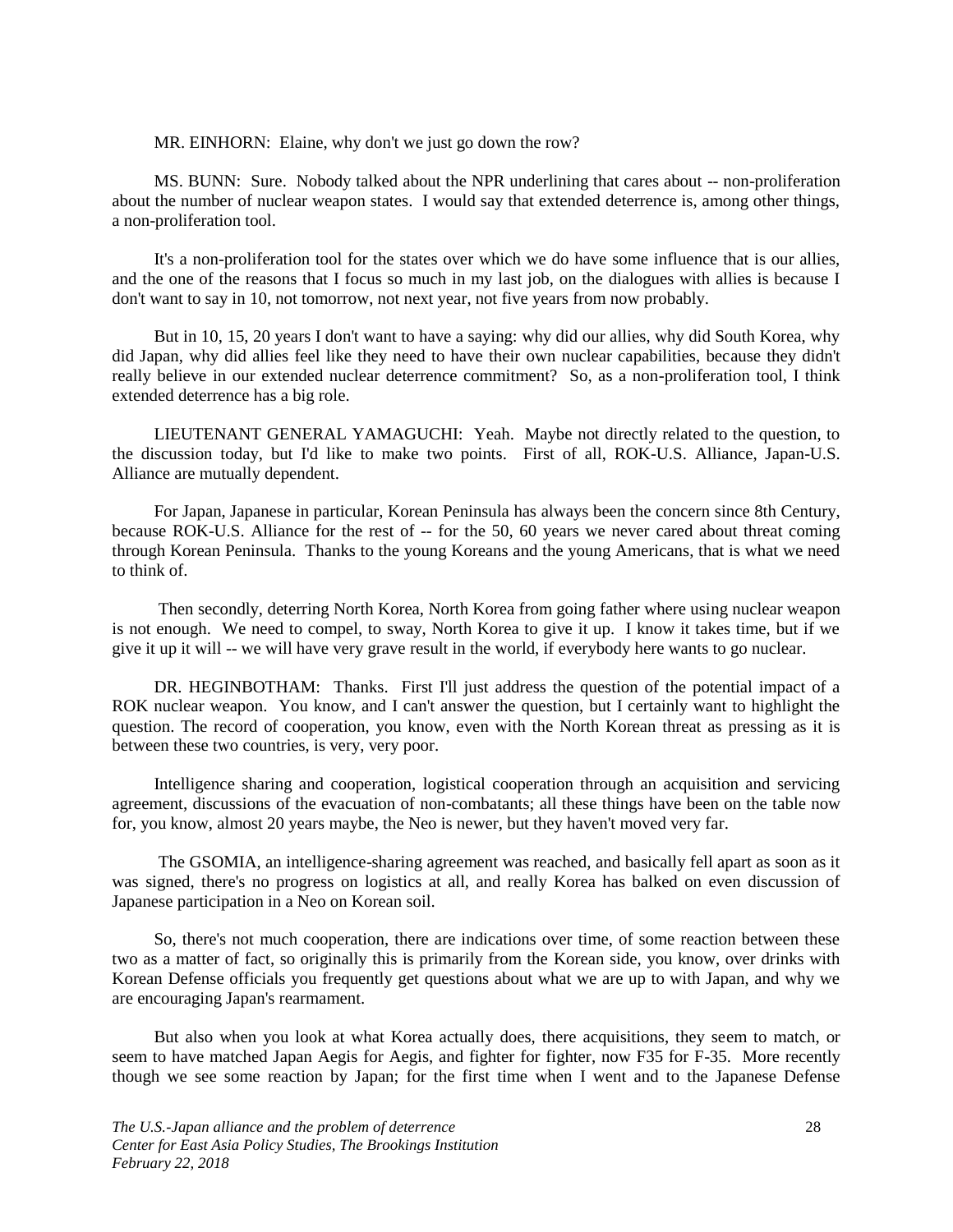Ministry, I got questions about what the Koreans were up to.

So, we are starting to see the shoe on the other foot, and we are starting to see what might be regarded as imitation, or at least coincidences on the Japanese side, renegotiation of the Civilian Nuclear Agreement with reference to Korea.

Strike is probably the best example since that came right on the heels of an agreement by the United States to permit strike systems, actually ballistic missiles in Korea with longer ranges and larger warheads.

And so I think it's a great question, of what the impact of an ROK nuclear weapon would be on Japan. Again, you know, it's hard for me to see that as the tipping point, but nevertheless that would be quite a shock, I think, to the Japanese system.

Let me just conclude, rather than by answering more questions, just with one comment. And that is that really my biggest concern here is the extent to which events in North Korea might be driving the train. We get one nuclear posture, period, and that nuclear posture is going to have significance for all of our potential rivals or, you know, potential adversaries.

So this, you know, that this is going to have an impact on strategic stability, particularly with China. So, we never talked much about China, but China really punches well below its weight in the nuclear realm. You know, whereas Russia's economy is roughly the size of Australia's, and it has 10 times the number of warheads that China maintains. So, for decades now China has really punched well below its weight; it not only has a no-first use doctrine, but its force structure has generally matched that.

There are signs of change now, but in any case I think to the extent we begin to change our rhetoric, our declaratory posture, and our force structure, particularly, to acquire tactical nuclear weapons, you know, this could have a very significant impact on China's nuclear behavior, and it's -- you know, it's meaning for our larger strategic position.

MR. EINHORN: I'll give a short answer to Mark Tokola's question. And this is very blunt, and probably glib, but in 10 years from now my prediction is that there will be two nuclear-armed States in Northeast Asia, China and North Korea. If we are very lucky over time there will only be one, China, but if because there are two, a third decides, because it can no longer rely on the extended deterrence, if a third decides, whether it's South Korea or Japan to acquire its own nuclear, there will be a fourth.

I think if South Korea acquires nuclear weapons, Japan will, if Japan acquires nuclear weapons South Korea will. So, you can look at any of those options one, two, three, or four. I'm hoping against hope that it will be one.

Anyway, with that somewhat optimistic note, let me close the session by welcoming you all, by saying how grateful we are that you came out this morning. And especially by welcoming and thanking our panelists who did a terrific job. And Maeve, thank you very much for organizing it. (Applause)

\* \* \* \* \*